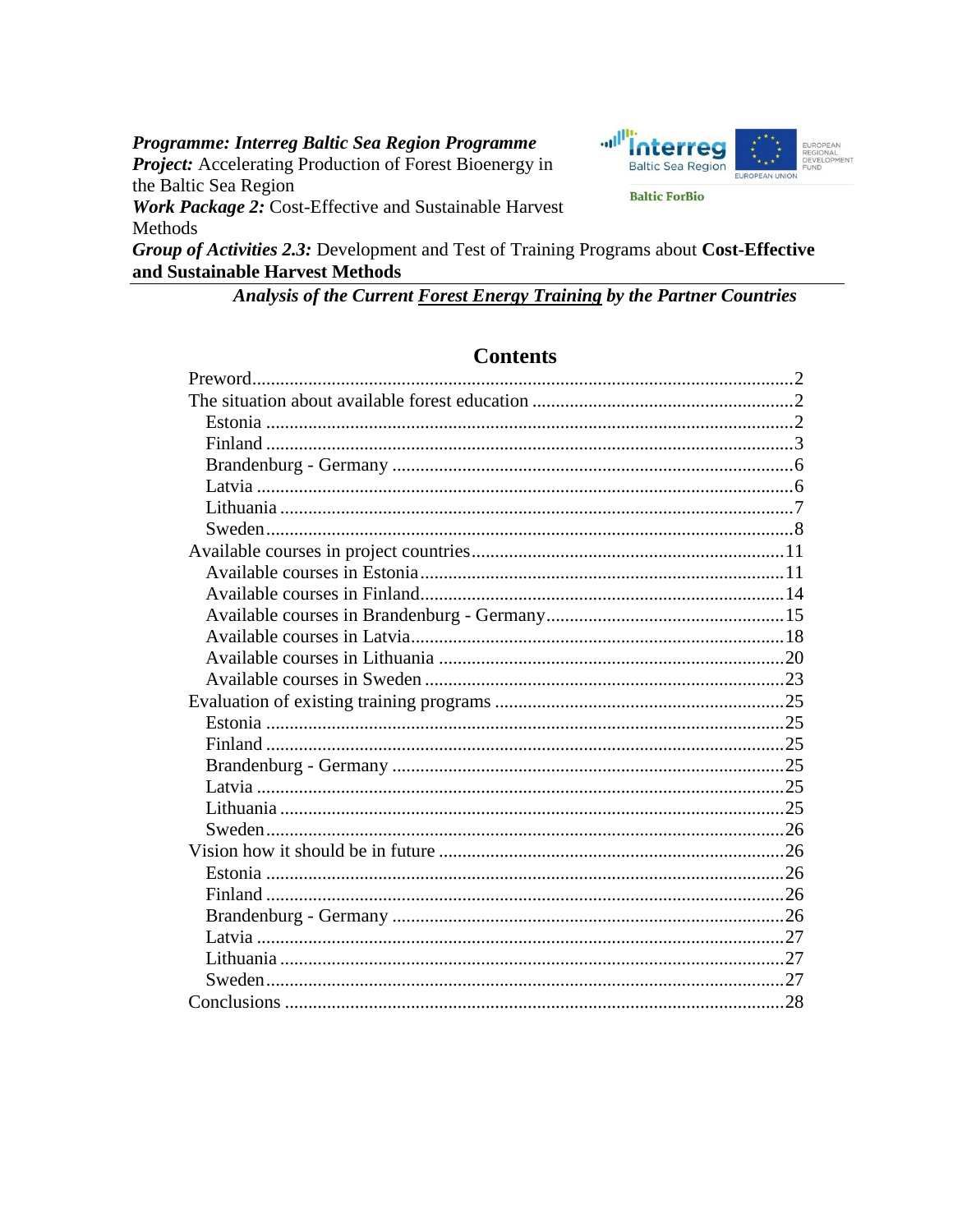#### **PREWORD**

<span id="page-1-0"></span>Forestry is one of the leading economic sectors in the Baltic Sea Regions. So this is the reason why it is important to learn it continuously and maintain in high level. In order to archive a project objective it is necessary to identify the current situation to move forward. In other words, understanding relative perspectives between project partner countries and has the potential to create new training program that will provide better result.

This document consist of four chapters providing overview of the current Forest Energy Training by the partner countries – Estonia, Finland, Brandenburg - Germany, Latvia, Lithuania and Sweden. For each country there is a resume of forestry education institutions as well as different courses providing related forestry topics for forest owners, forest agencies and institutions, forest advisory organizations and entrepreneurs. These courses offer varies topics, such as: forest management, thinning trainings, energy use of biomass and others.

### <span id="page-1-1"></span>**The situation about available forest education** *Overview of situation in country about the system of training: Report describing state of play for trainings in project area*

#### <span id="page-1-2"></span>**Estonia**

In Estonia the university level education in forest field is offered in Estonian University of Life Sciences. Institute of Forestry and Rural Engineering organizes Bachelor's and Master's level studies in forest management and in forest industry. A new curriculum "Wood-processing technology" was opened at professional higher education level in 2015. The Institute of Forestry and Rural Engineering has a very good relationship with the representatives of employers – the Estonian Forest and Wood Industries Association, State Forest Management Centre and the Estonian Private Forest Union. They all support research activities through different projects and are involved in the study quality improvement processes. The Institute of Forestry and Rural Engineering is unique in Estonia in having a practical training base – Järvselja Training and Experimental Forest Centre. Luua Forestry School is the only vocational school in Estonia specialising in different forestry-related subjects. They have three main teaching fields forestry, horticulture and nature tourism. In Luua Forestry School there are specialities such as silviculture, forest worker, forwarder operator, harvester operator, arborist, forest specialist, dendrologist, landscape gardener, tree nursery gardener, nature tour guide.

Estonian Private Forest Centre (PFC) is government foundation whose objectives are raising competence of private forest owners and promoting environmentally friendly and effective private forestry. Estonian Private Forest Centre's objective is to raise the awareness of private forest owners. Training in Estonia and abroad is organised by PFC. It also subsidies forestry advisors training to obtain vocational qualification in the area of forestry. PFC develops and manages different forestry projects and programmes aiming at increasing cooperation between different organisations in private forestry sector as well supporting and advising private forest owners.

Forest Owners Associations organize group trainings (study days) for their members. Usually the training lasts 1 day and is free of charge for the members.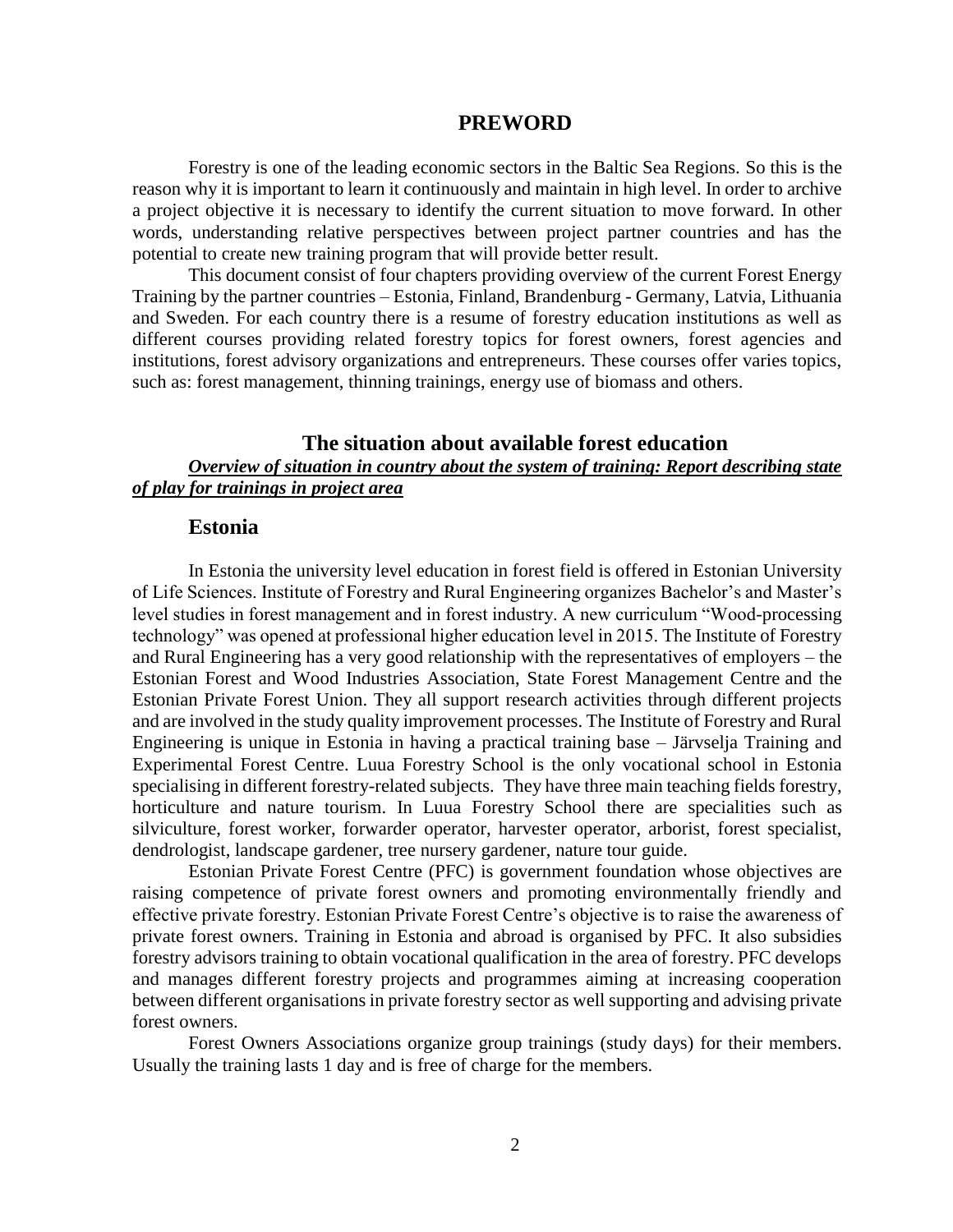#### **Finland**

<span id="page-2-0"></span>Education in forestry can be obtained at the three different levels – professional level, professional university level and science university level.

Professional level education is provided in each administrative region of Finland covering 28 geographical locations (Haapajärvi, Hyvinkää, Hämeenlinna, Imatra, Janakkala, Joensuu, Jämsä, Kajaani, Kannus, Kemijärvi, Kouvola, Mikkeli, Muhos, Mäntsälä, Nurmijärvi, Paimio, Pieksämäki, Rovaniemi, Saarijärvi, Savonlinna, Siilinjärvi, Taivalkoski, Tervola, Ulvila, Valtimo, Virolahti, Ylöjärvi, Ähtäri,). The content of education is defined to be 180 training points.

According to the education plan the Finnish National Board of Education has defined forestry as one professional degree. Forestry Degree contains four different specialization areas, one of which is forest energy production. The degree title for this specific area is forest energy producer.

The degree consists of the following items with the special emphasize on the forest energy issue:

- Energy wood refining
- Energy wood harvesting
- Utilization of energy wood harvesting machine
- Heat plant use, maintenance and technical service
- Procurement process of energy wood
- Procurement process of energy wood raw material and its use.

The general objectives of the education degree in forest energy production:

*Forest energy expert* can plan, harvest and storage energy wood. He can make the service and maintenance works for the energy wood harvesting machines He can act according to the sustainable development principles as well as the enterprise quality management system.

# Energy wood refining

The education entity contains the following items: working plan management for the specific operation site; storage of the energy wood materials; technical maintenance of the used machines; fire security and waste management, cost structure definition and working on the entrepreneurship basis, awareness of rules in the business sector, customer-oriented way of operations and management of occupational health and safety issues.

# Energy wood harvesting

The education entity contains the following items: ability to make a harvesting plan for a forest site taking account silvicultural recommendations; harvesting operations of energy wood in the growing forests by using the appropriate technology, storage of energy wood, attention to the rules regulating energy wood harvesting and the requirements set by the energy plants, technical maintenance and service of the machines, harvesting machine movements from a site to the following site, calculation of harvesting costs for the energy wood, energy wood harvesting company relationships with customers and stakeholders, occupational health and safety issues in energy wood harvesting, rights and commitments to the sustainable development principles in the daily operations and driving licenses for heavy energy wood transportation trucks.

#### Utilization of energy wood harvesting machine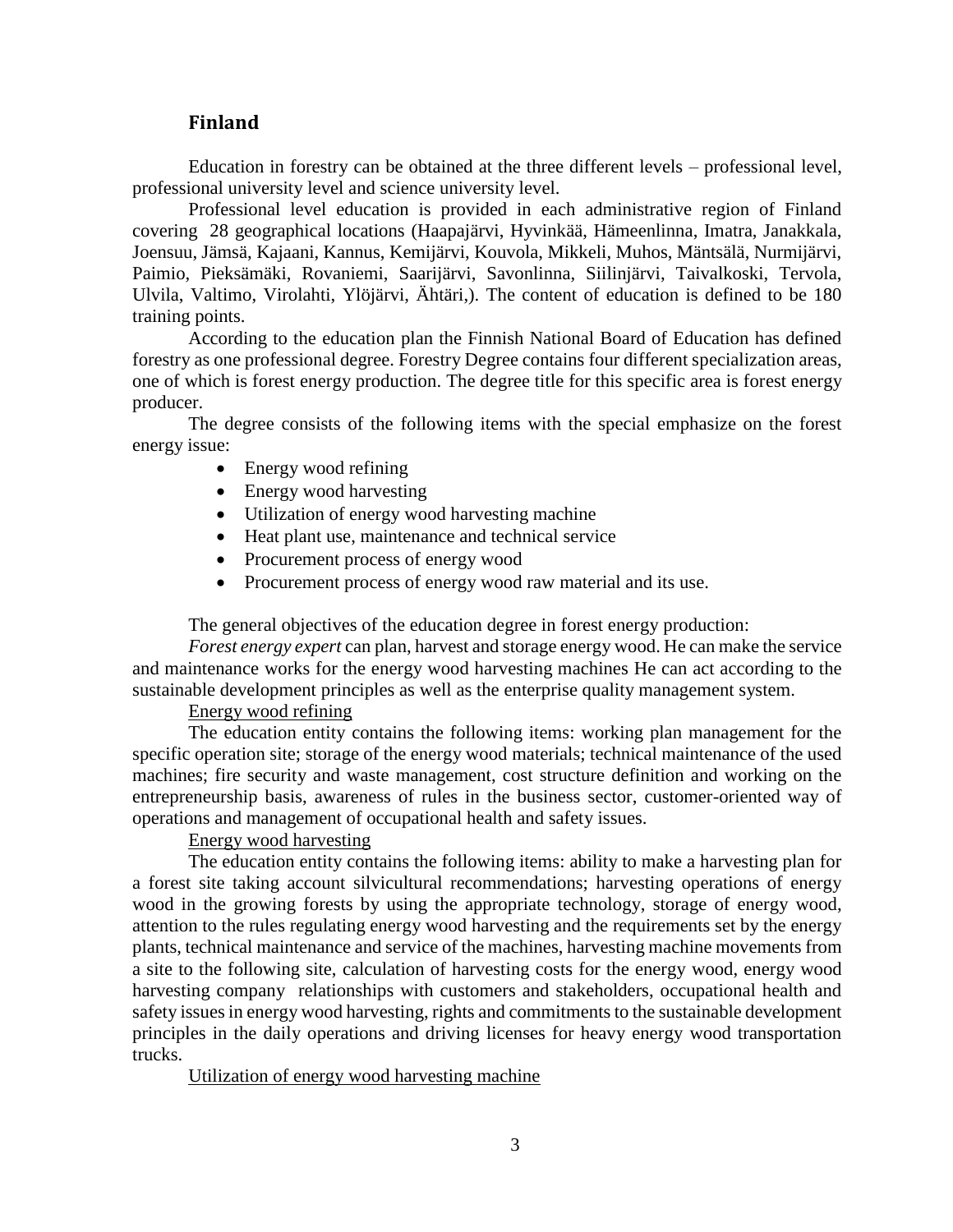The education entity contains the following items: use of a energy wood harvesting machine at a forest site, regular technical maintenance and service of a machine, use of additional technical equipment of a machine, use of IT-systems installed to an energy wood machinery, management of economic, silvicultural and environmental effects of energy wood harvesting and recognition of the specific requirements of energy wood harvesting in the different phases of wood procurement.

# Heat plant use, maintenance and technical service

The education entity contains the following items: management of energy plant utilization and technical maintenance and service, heat production based on biofuels at a small heating plant, technical control of heat production devices, maintenance of heat plant and district heating network, utilization of heat plant automatics, ability to define the fuel material moisture content in a boiler, fire safety management in a heat plant, customer service, familiarization with rules, assessment of business profitability and awareness on the occupational health and safety requirements.

#### Procurement process of energy wood

The education entity contains the following items: ability to select right forest sites for forest energy harvesting, use of appropriate forest energy harvesting method for a specific site, delivery of forest energy raw material for a customer, price-setting for forest energy material, definition of an appropriate way for production, handling and storage different forest energy materials from ergonomic and safety point of view, technical maintenance and service of forest energy harvesting equipment from ergonomic and safety point of view, waste management in a forest site after technical service operations, entrepreneur's attitude to harvest, handle and storage forest energy and following health and safety related legislation and instructions of the forest sector.

Procurement process of energy wood raw material and its use

The education entity contains the following items: manual harvesting of energy wood and short distance transportation to the forest site temporary storage, arrangement of water protection and fire safety measures during the harvesting operations, quality definition for forest energy raw material delivered to an energy plant, ability of make reparation, service and district heating network maintenance tasks, waste management and recycling of the used materials in an energy production, ensure fire safety and general responsibility issues in the operations.

**Professional university level education as University of Applied Sciences** is provided in two locations – Joensuu and Mikkeli. Both universities of applied sciences have the specific discipline for emphasizing forest energy studies. Karelia University of Applied Sciences describes its education contents as follows:

Specialization in renewable energy as specific discipline in forestry studies:

Expertize in renewable energy:

Student understands the importance of renewable energy as part of energy generation and as part of climate change mitigation. Student knows the essential renewable energy sources and their use. Student manages supply chains of wood-based fuels as part of cost-effective wood procurement. Student knows chipping process, its cost structure and influencing factors.

Forest Energy Specific Courses in the Curricula (Karelia University of Applied Sciences as example):

> First year studies: Forest Energy, 5 credits, Renewable Energy Sources and their Use, 5 credits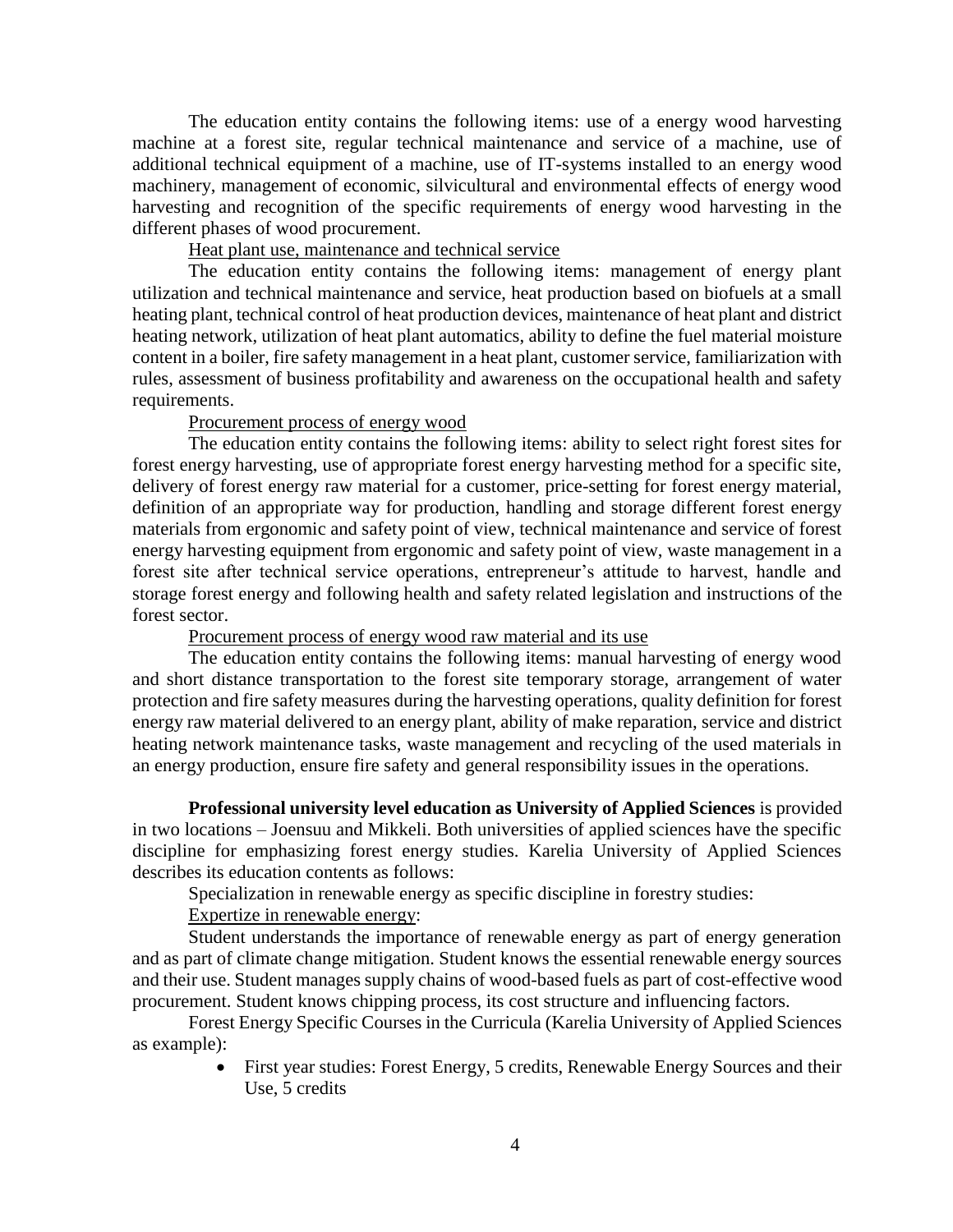• Second year studies: Bioenergy Production Solutions and Heat Entrepreneurship, 5 credits.

**University level Master´s Degree studies** in forestry are available in Helsinki and Joensuu (University of Eastern Finland).

**Finnish Forestry Center** organizes tailored training for entrepreneurs, companies and forest owner needs. The Forestry Centre of Finland is part of indirect state administration. Operations are guided, funded and monitored by the Ministry of Agriculture and Forestry of Finland. The Finnish Forestry Center has five service areas in Finland. Finnish Forestry Centre has also a role of an educator. One of their missions is to share unbiased information based on scientific research and practical experience about Finnish forests, forest nature and forestry. The topics of the trainings are influenced by the expectations of the society and the focus of forest politics. The provided training includes forest use, forest protection and new services and livelihoods in forest sector. Training topics are forest management, nature management, and forest bio-economy and bioenergy and forest ownership. Standardized products for new forest owners consist of kick-off (1-day), basic course (5 evenings + an excursion) and advanced courses (5 evenings). The general objectives of training are basic knowledge about forest owning and forestry with the aim at helping the decision making of a forest owner.

 Training methods are lectures both indoors and outdoors, field trips, webinars and selflearning online. Additionally, Finnish Forestry Centre experts give lectures and invited talks in events organized by the other organizations. During 2015-2018 the Forest Centre of Finland has organized 1 861 events for 55 149 forest owners. The annual number of events has increased with 271% and the number of the annual participants with 264%. During the same time period the Finnish Forestry Centre has organized 652 events for 17 304 forest sector professionals. The annual number of events has increased with 175% and the number of the annual participants with 146%. The customers of the training in this sector (professionals) have been professionals in need of forest-related know-how, all the large forest companies and small and medium-sized enterprises. Finnish Forestry Centre has produced Eno Energy Cooperative as training product for local energy generation business. Eno is the local settlement in the eastern Finland. During the last 18 years Eno has been a visiting object for 329 groups and 5 336 visitors and about 60 % of groups come from abroad. Usually, first there is a one hour lesson indoor and after that tour to the heating plant and then felling and/or chipping demonstrations. The training sessions/events usually take about 2-3 hours, sometimes the whole day.

**Forest Management Associations** organize different training events starting from oneday forest work exhibitions for private forest owners. They are planned based on the customer needs and will be announced for the audience not more than one month before the event. Some of the events are organized together with the Finnish Forestry Center. During the time period of June 2018 – June 2019 the Forest Management Associations organized 830 stakeholder events, of which the pure training events with the specific theme were 263 events, work exhibitions 36 events, seminars and workshops 20 events. The events dealt with 23 different topics, where forest energy was one of the issues. One of the forest energy emphasized training consisted of the following contents: forest chips production, transportation and storage, chips moisture content effects on the boiler operation efficiency, wood based solid fuels and their emissions management, energy plant use and maintenance, organization of heat energy generation, entrepreneurship in the heat production and forestry services and its effects on the regional economy. One of the work exhibitions was related to demonstrate, how wood ash is spread to the growing forest site.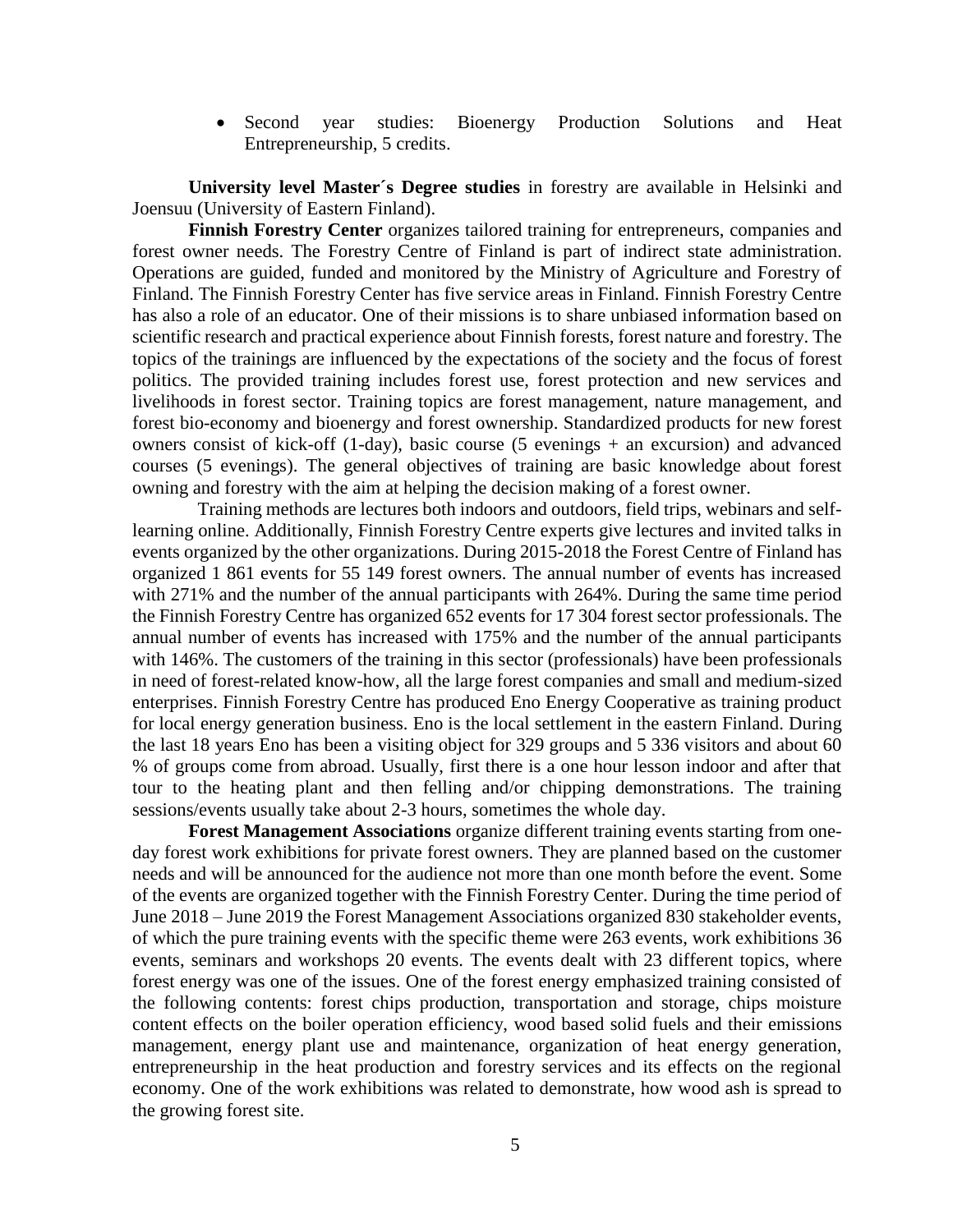**Forest Industry Companies** have their own training activities for the forest owners. The events are organized for the key customers (forest owners) with the special emphasize to promote the new way of thinking or technology.

#### **Brandenburg - Germany**

<span id="page-5-0"></span>In Germany, the training and educational system is organized by the Federal States separately. So in this project WP.2. part information refers to the Federal State of Brandenburg.

In Germany, several Universities over the whole country offer study programs in Forestry on an academic level (bachelor and master degrees). In the Baltic ForBio region Brandenburg, the Eberswalde University for Sustainable Development has an own faculty of forest and environment. It offers, among others, a bachelor degree program in forestry (B.Sc.). The last external evaluation of the program was in 2014 and is valid for the year 2015 - 2022. The University is currently preparing for the next accreditation and is searching for new and future oriented topics and teaching methods that could be integrated into the curriculum. Among the other study programs at Eberswalde University for Sustainable Development, especially the bachelor degree program in wood technology, in international forest ecosystem management and in landscape management and nature conservation, and in regional management are linked to the field of wood-based bioenergy production.

At the Technische Hochschule Wildau – University of Applied Sciences (TH Wildau), the study programs Logistics and Renewable Energies have teaching modules for sustainable traffic, new mobility and renewable energy technologies. Additionally, member of the Research Group Transport Logistics at the TH Wildau give lectures in forest logistics, at the Eberswalde University for Sustainable Development and at the Fachhochschule Erfurt – University of Applied Sciences (Thuringia).

At the Brandenburg University of Technology Cottbus-Senftenberg researchers work in the field of agroforestry and short rotation forestry but there are no training courses offered. Vocational education in forestry and training courses for professionals are offered at the School for Forest Operations (Waldarbeiterschule) in Kunsterspring by the Brandenburg Forest Agency. The training program includes courses in modern harvesting methods, where harvester driving simulators are used for training. The Brandenburg Ministry of Agriculture, Environment and Climate Protection (formerly Brandenburg Ministry of Rural Development, Environment and Agriculture) is responsible for the training of private forest owners, but the courses themselves are provided by private training organizations. The Brandenburg School for Forest Owners ("Waldbauernschule Brandenburg e.V.") cooperates with the private forest owners associations. The training courses are adapted to the needs of small forest owners and cover a wide range of general knowledge about forest management. Special courses about energy wood harvesting and production are not part of the programme. The training is offered in different locations in order to reach private forest owners in the whole area of Brandenburg. Usually the courses last one or two days.

#### <span id="page-5-1"></span>**Latvia**

In Latvia nowadays the university level education in forest field offers Latvia University of Life sciences and Technologies. In the Forest faculty it is possible to get the bachelor degree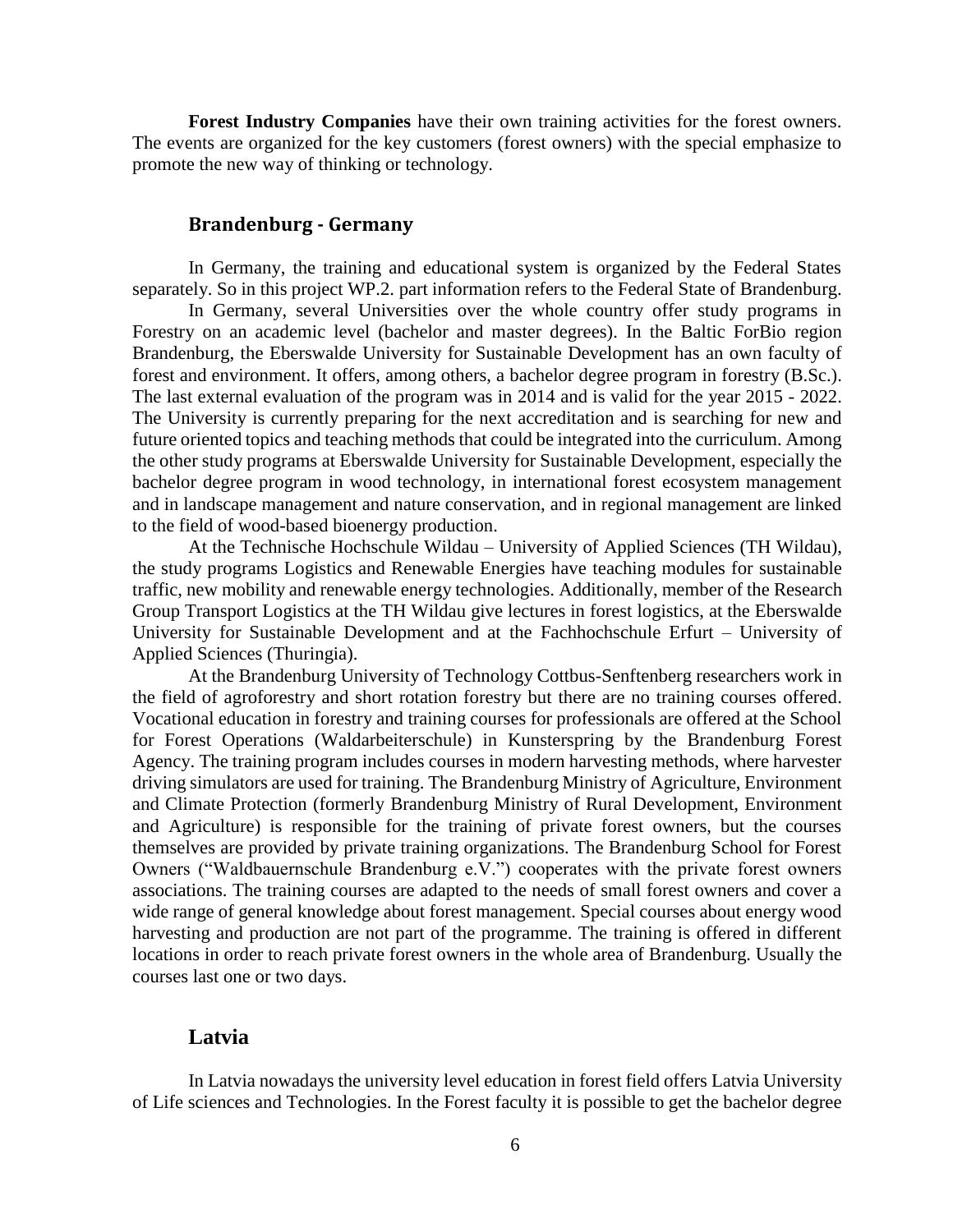in 3 different programs: wood processing, forestry and forest engineer. Master degree programs Wood materials and technologies, Forest science and Labor protection and safety are also available. The University provides also doctor studies in Wood materials and technologies and Forest science. The Latvia University of Life sciences and Technologies have lifelong education opportunities by providing some forest educational courses within the project of Latvian Rural development plan 2014-2020 – Rural and Forest sector competitiveness improvement.

Ogre Technical school – the opportunity to get the secondary professional education in forest field - forestry and forestry machinery and also provides opportunity to learn in adult education programs – to improve the knowledge in forestry, and to get the professional qualification in forestry technician - and Forest machine operator to improve knowledge in forest regeneration, maintenance and protection of reforested areas and to get the chainsaw and brush cutter operator's license.

Latvian Rural Advisory and Training Centre branch Forest advisory services Centre – starting from year 2013 is actively involved in forest owner and forest field entrepreneurs training about different issues of forest management. Within Latvian Rural development plan 2014-2020 – Rural and Forest sector competitiveness improvement provide several training courses for forest owners and forest field entrepreneurs – starting from the basic forest management issues – to the more professional themes with deeper view in more specialized topics as forest economical management, biodiversity, forest protection and etc. If forest owner comes to the courses about forest management – it is possible to earn 5 more point in Europe Union (for example, in different kind of projects where private forest owners can get financial support for forest management such as forest thinning. It's possible to get this support from Europe Union, but there is a competition of forest owners who can use this opportunity. So there are different criteria when they apply for project. And then responsible institution decide who will get it, mainly it's valuated by point system where each criterion being specifically defined. So 5 extra points can give huge priority in this situation).

After the successful course attendance participants receive confirmation of the completion of the course, that according to Cabinet Regulation No. 455 "Procedure for Granting, Administering and Monitoring State and European Union Support for the Measure Investments in Forest Extension and Improvement of Forest Viability", the training participant receive an additional 5 criteria points for eventual projects for forestry support from Rural development program 2014-2020. These criteria are applied only for forest owner's individuals, and give preference in project proposal evaluation process and granting of finance.

Additionally some courses are available for order by forest companies in order to improve the knowledge of the company's employees – as an initiative from the company's management, because of FSC certification rules. Then they are attracting scientists and different forest field experts as lecturers, and the courses mostly are paid form the company's budget.

#### <span id="page-6-0"></span>**Lithuania**

In Lithuania nowadays the university level education in forest field offers Vytautas Magnus University Agriculture Academy (till 2019 – Aleksandras Stulginskis University). Faculty of Forest Sciences and Ecology provide 3 bachelor programs: Forestry, Applied Ecology, Wood Sciences and Trade. Students can choose one of 4 master programs: Forestry, Applied Ecology, Urban and Recreational Forestry, Wildlife Resources and Management. University also has doctoral right in the following fields of research: Forest Sciences, Ecology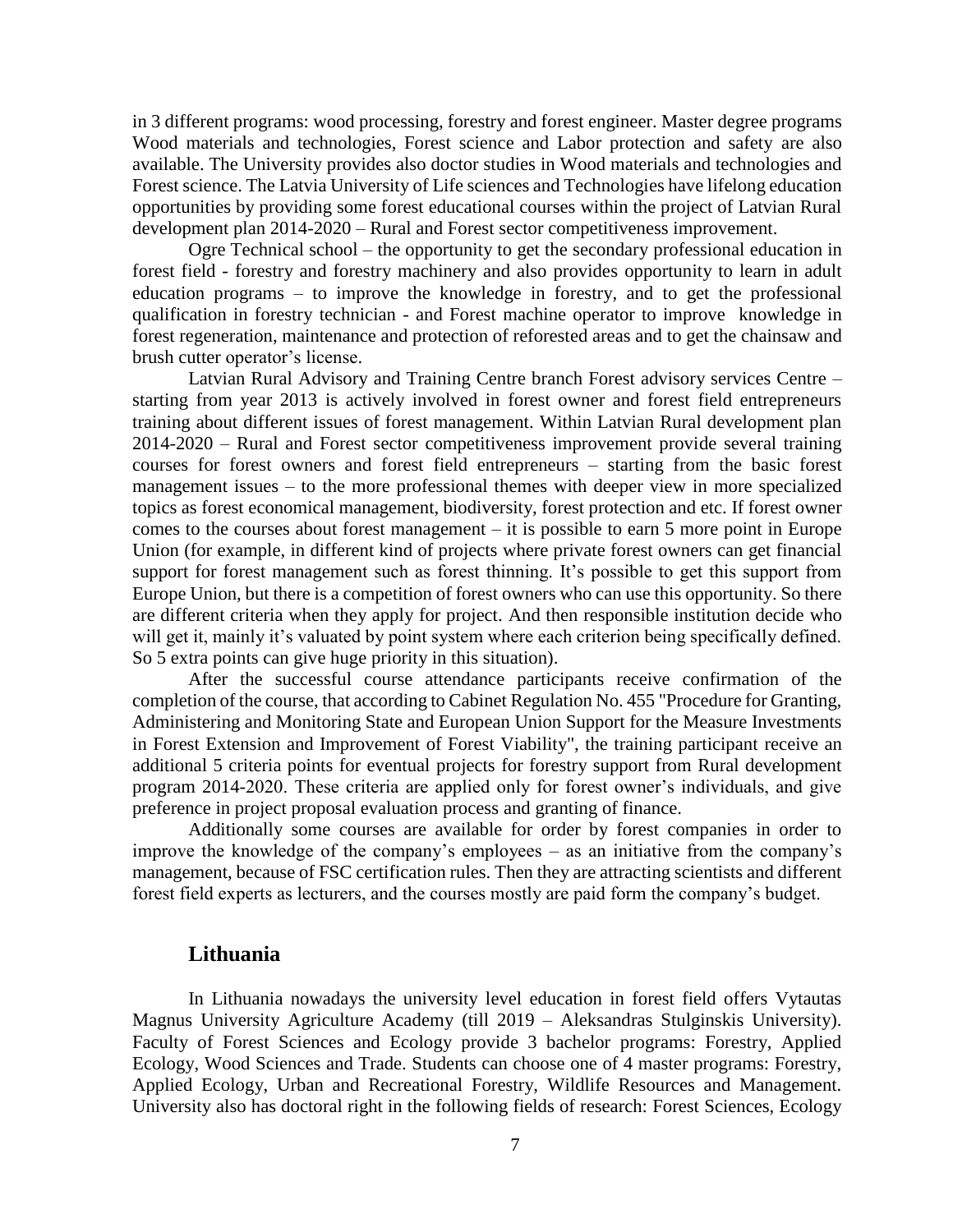and Environmental Science, Environmental Engineering. Lithuanian Research Centre for Agriculture and Forestry Institute of Forestry provide doctoral studies as well. Kaunas Forestry and Environmental Engineering University of Applied Sciences offers forestry studies. In 2016, 99 students graduated from the Kaunas Forestry and Environmental Engineering University of Applied Sciences with a bachelor degree in forestry and 50 students graduated from Aleksandras Stulginskis University with a bachelor degree in forestry.

Vytautas Magnus University Agriculture Academy provide Biomass Engineering studies. Biomass engineering studies combine forestry, agronomy and engineering.

Vocational education (Initial vocational education and training and continuing vocational education) provide vocational schools, vocational education centers, labour market training center, agricultural school, trade school or other institutions which have the right to provide vocational education. All these institutions can provide formal and informal training. Non-formal training is usually not certified, but there are companies that provide nonformal training, which, when completed, gives employees an internal company certificate certification.

Kaunas Forestry and Environmental Engineering University of Applied Sciences Department of Vocational Training and Svencionys Vocational Training Centre offers forest worker studies at initial vocational education level. In recent years only about 10 students graduated from the Kaunas Forestry and Environmental Engineering University of Applied Sciences Department of Vocational Training with a vocational education and training diploma. Institutions which have the right to provide continuing vocational education offers logger, logging supervisor, landscaper, landscaper at protection zones programs, training programme for drivers (tractor drivers) of mobile forestry machinery-category SM. After final examination students can be awarded the vocational qualifying certificate or the vocational education and training diploma. There is no available statistical data how many students graduated from continuing vocational education.

Lithuanian agricultural advisory service founded on 1 June, 1993. It works both as an instrument for implementing agricultural policy and as an institution that meets the needs of individual farmers and forest owners. Lithuanian agricultural advisory service regularly advises on forestry issues. Forestry specialists provide services and advice to all private forest owners or other individuals interested in forestry development for free, other services (like forest management plan preparation or standing timber volume measurement) are charged.

State Forest Service and **Forest Owners Association of Lithuania** advice all private forest owners on a various forestry issues as well. **Forest Owners Association of Lithuania organizes some courses for forest owners all over Lithuania.** Private and state companies can organize training to improve the knowledge of the company's employees and hire scientists and different experts as lecturers. Such training topics can be very specific depending on demand. There is no statistical data about such trainings.

#### **Sweden**

<span id="page-7-0"></span>In Sweden it's possible to get education in forestry in different levels. The university level education in forest field are offered both at SLU (Swedish University of Forestry and Agriculture) on a Candidate level (Skinnskatteberg) and Master level (Umeå and Uppsala) at Linneaus University (Växjö).

At Linneaus University students can study at distance at the Forest Candidate Program – Forest Management or a fulltime at the Bachelor program "Forest and Wood Technology".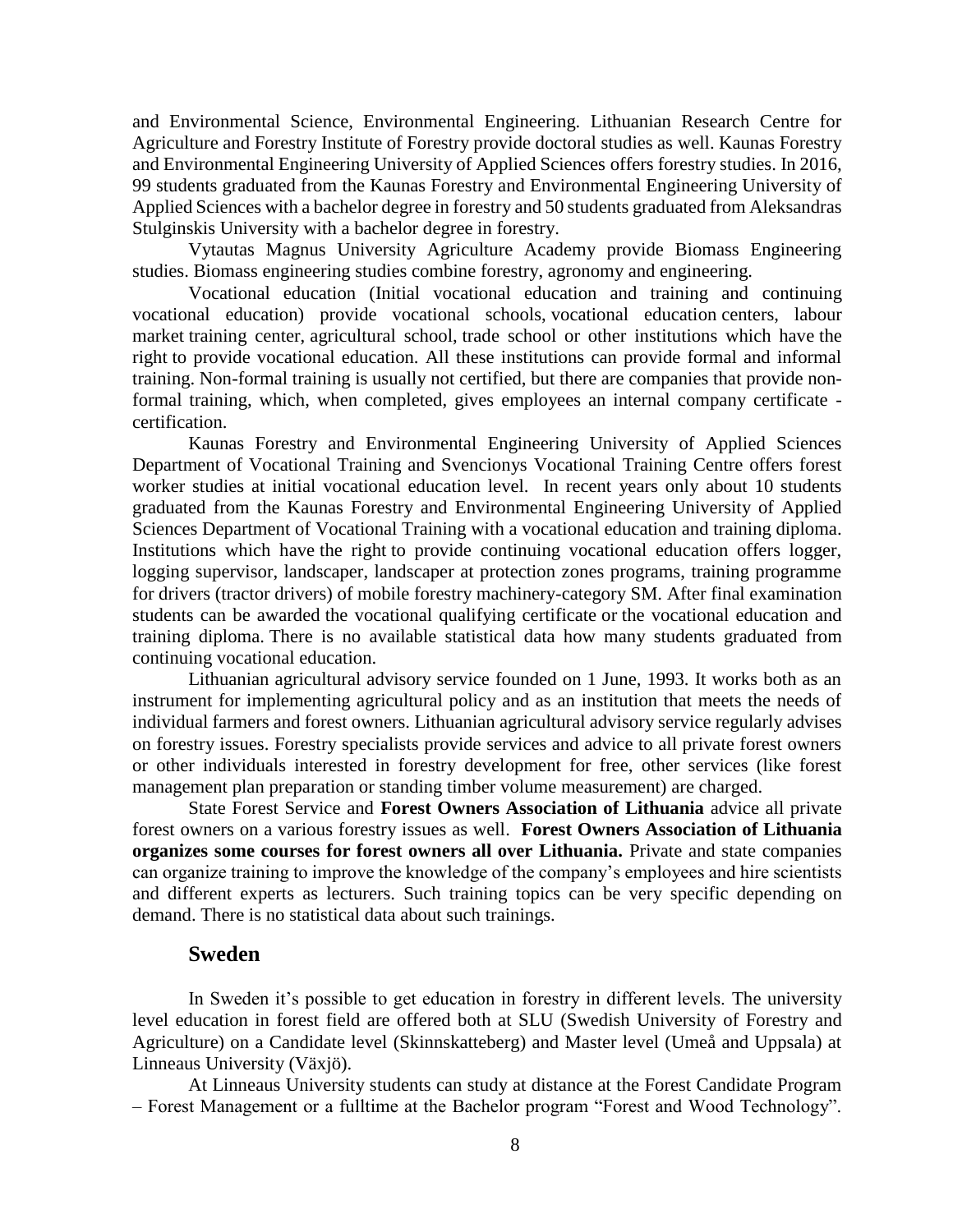Forest technicians (two years education) could either study at Gammelkroppa Forestry School or at any of the four professional schools that offers education in Forest Technology. Many of the professional schools, Skogstekniska in Alfta and Gammelkroppa also offers the opportunity to get the secondary professional education in forest field - forestry and forestry machinery and, forest machine operator and get the license for chainsaw and brush cutter.

Luleå Technical University offers a Master Program about Wood Technology. There are also different Master and Bachelor programs on Biotechnology, Biochemistry, Chemical engineering, Industry Design – materials based on forest biomass offered at many of the Universities and Highschool around Sweden.

Vocational and professional training in forestry and forest technology are offered both at professional schools, Natural Resources Gymnasium and also from Skogforsk and at the National Board of Forestry.

SLU is a world-class international university with research, education and environmental assessment within the sciences for sustainable life. In Ground Level studies there are different programms:

#### Forest base year for prospective Forest Master**:**

Forest base year provides an opportunity for those who have not studied at the natural gymnasium to gain access to the forest master program. The base year consists of training and internship package, which gives both eligibility and place guarantee to the forestry program, provided you have approved results. The studies are at the upper secondary level. The forestry base year studies give you knowledge about forest management and management.

*Forest Ecology and Sustainable Managament* - 2 years, 120 credits. This new Master's program targets Swedish and international students who aim for a professional or academic career in applied forest ecology, silviculture, or forest resource management. During the program, students will gain a comprehensive skill set of ecology and management and develop into broadly competent professionals and researchers who

- have a deep and comprehensive understanding of forest ecosystem properties and processes and how management activities affect the provision of forest products and ecosystem services
- have a vast set of practical and professional skills needed to make evidence-based forest management decisions to achieve multiple forest-use objectives.

#### Bachelor Forestry:

The forestry program is vocational and tree-year (180 credits). During the first two years, theory is mixed with practical exercises in the field. The third year is for proffiling. Courses can then be read abroad or at various SLU location in eg. Umeå, Uppsala, Skinnskattenberg or Alnarp.

#### Master of Science in Forestry:

Five year education. Fundamentals: Three years of studies in biology, ecology, soil science, forest management, statistics, forest economics, forest planning, forest technology and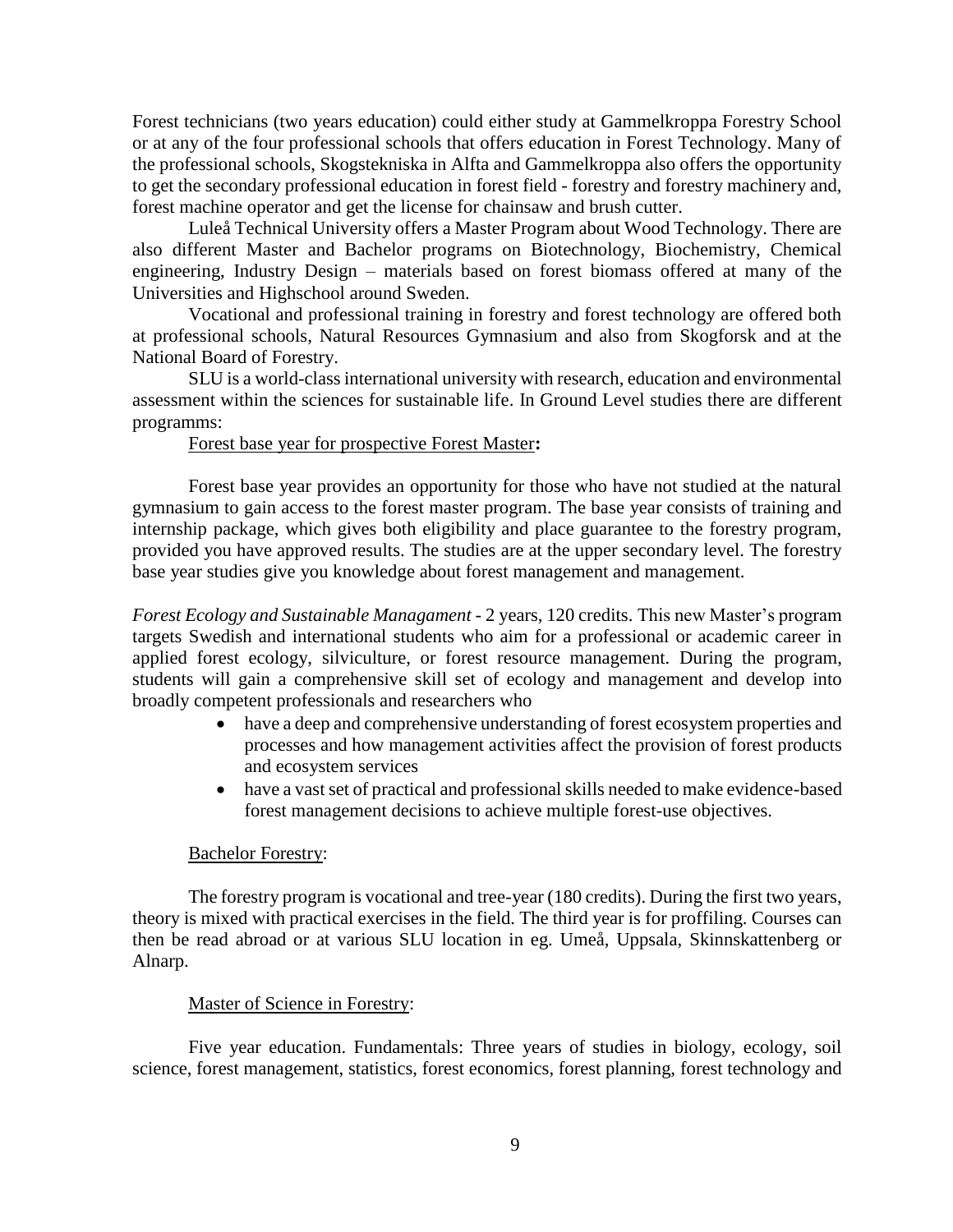timber science. During the last two years students can specialize in forest management, processing or supply of raw materials.

*In Advanced level* it's possible to study in Euroforester programm which focuses on sustainable forestry in the Baltic Sea region, 2 years, 120 credits. The program starts with a oneyear course package with emphases on silviculture, ecology, planning and policy. Conifer dominated forestry, principles and practices of sustainable forest management, forest policy at national, regional and global levels, ecology and usage of broadleaved forests. During the second year students work with their Master's thesis and attend elective courses at any partner faculties.

#### *Forestry with many goals*

The teaching is conducted remotely and is given in collaboration between Linnaeus University, LNU and the Swedish University of Agricultural Sciences, SLU. The training provides increased understanding of the forest from different perspectives. The focus is on Swedish forestry. The first year is focused on forestry and climate, conservation of forest biodiversity, scientific methodology and forest management. During the second year, students can deepen or broaden their knowledge through elective courses, such as remote analysis and forest inventory, forest damage or forest tree breeding.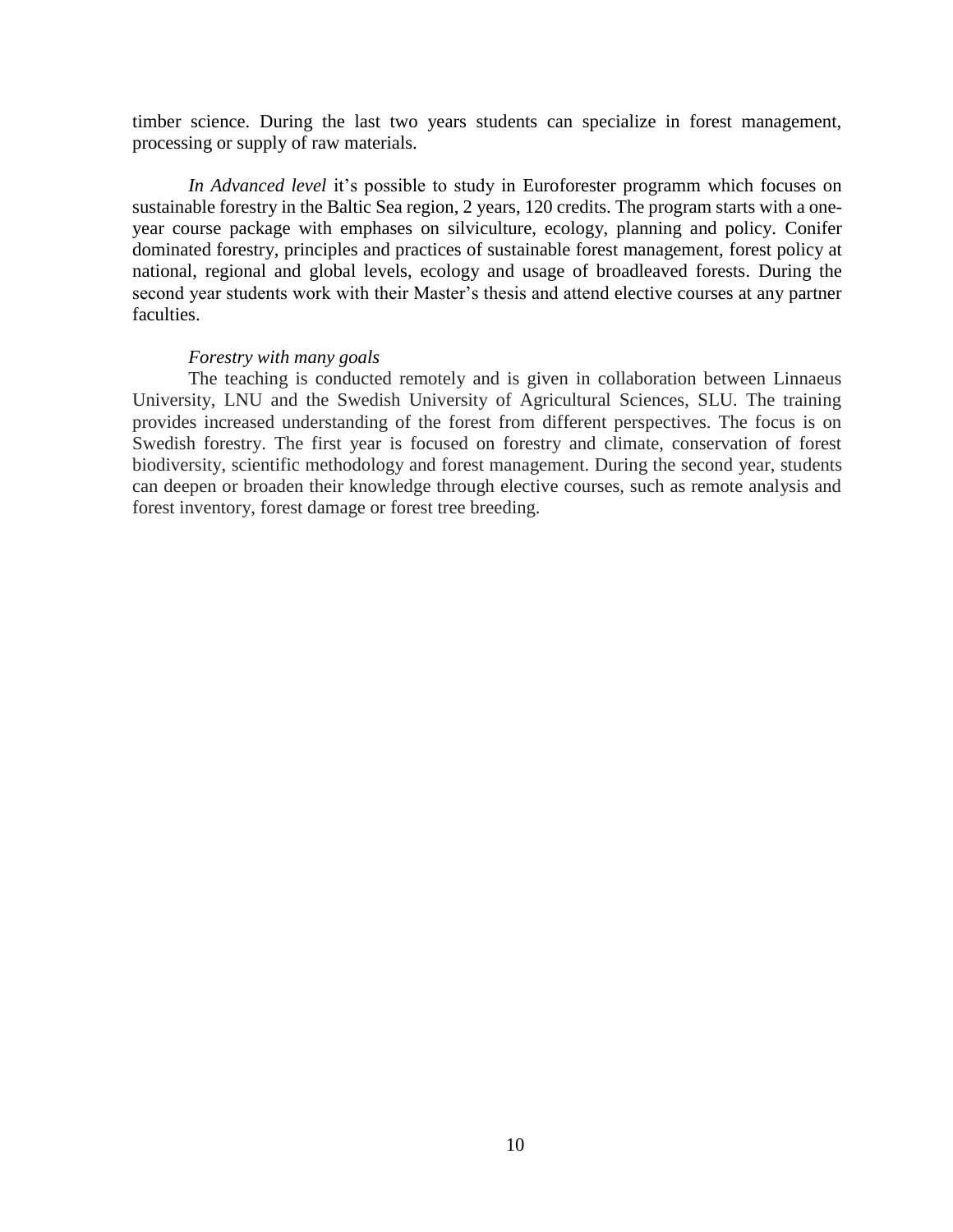# **Available courses in project countries**

*Training can be a separate event, capacity building project or training program (Vocational level or University level) or continuous training entity for adults*

<span id="page-10-1"></span><span id="page-10-0"></span>

| <b>Organizer</b><br>-Public body<br>- <i>University</i><br>-Commercial<br>Name of the organizer | Name of<br><b>Training</b>                                            | Themes in the learning<br>Short description                                                                                                                                                                                                | <b>Duration</b><br>Days and hours | <b>Target Group</b><br>-Forest owners<br>-Forest field<br>operators<br>-Employees<br>$- Others$                          | <b>Funding</b><br>$-Free$<br>$-Project$<br>finance<br>-Some other? | <b>Type of learning</b><br>-Distance learning<br>$/e$ -learning<br>-Face to face<br>lectures (Indoors<br>and/or Outdoors)<br>$-Other$ | <b>Amount of</b><br><b>Participants</b><br>In period<br>2014 - 2019 |
|-------------------------------------------------------------------------------------------------|-----------------------------------------------------------------------|--------------------------------------------------------------------------------------------------------------------------------------------------------------------------------------------------------------------------------------------|-----------------------------------|--------------------------------------------------------------------------------------------------------------------------|--------------------------------------------------------------------|---------------------------------------------------------------------------------------------------------------------------------------|---------------------------------------------------------------------|
| Public body<br><b>Estonian Private Forest</b><br>Centre                                         | Alternatives to<br>clear cutting.<br>Forestry with<br>short rotation. | -Shelterwood cutting $-$<br>shelterwood compartment<br>cutting, group selective<br>cutting shelterwood strip<br>cutting;<br>-Selective cutting;<br>-Formative cutting;<br>-Short rotation forestry,<br>growing hybrid aspen<br>cultivation | $1$ day / 6 hours                 | Forest<br>$\bullet$<br>owners<br>Key persons<br>in Forest<br>Owners<br>Associations<br>Forestry<br>$\bullet$<br>advisors | $EU$ finance $-$<br>free of charge<br>for the<br>participant       | Face to face lectures<br>indoors and outdoors                                                                                         | 15<br>participants                                                  |
| Public body<br><b>Estonian Private Forest</b><br>Centre                                         | <b>Nature</b><br>conservation<br>in commercial<br>forest land         | -Nature conservation<br>techniques in forest<br>management<br>-Different forest habitats<br>and formation of biomes<br>-Key habitats<br>-Nature conservation<br>requirements related to<br>certification                                   | $2$ day $/12$<br>hours            | Key persons<br>$\bullet$<br>in Forest<br>Owners<br>Associations<br>Forestry<br>advisors                                  | EU finance $-$<br>free of charge<br>for the<br>participant         | Face to face lectures<br>indoors and outdoors                                                                                         | 21<br>participants                                                  |

# *Table 1***. Available courses in Estonia**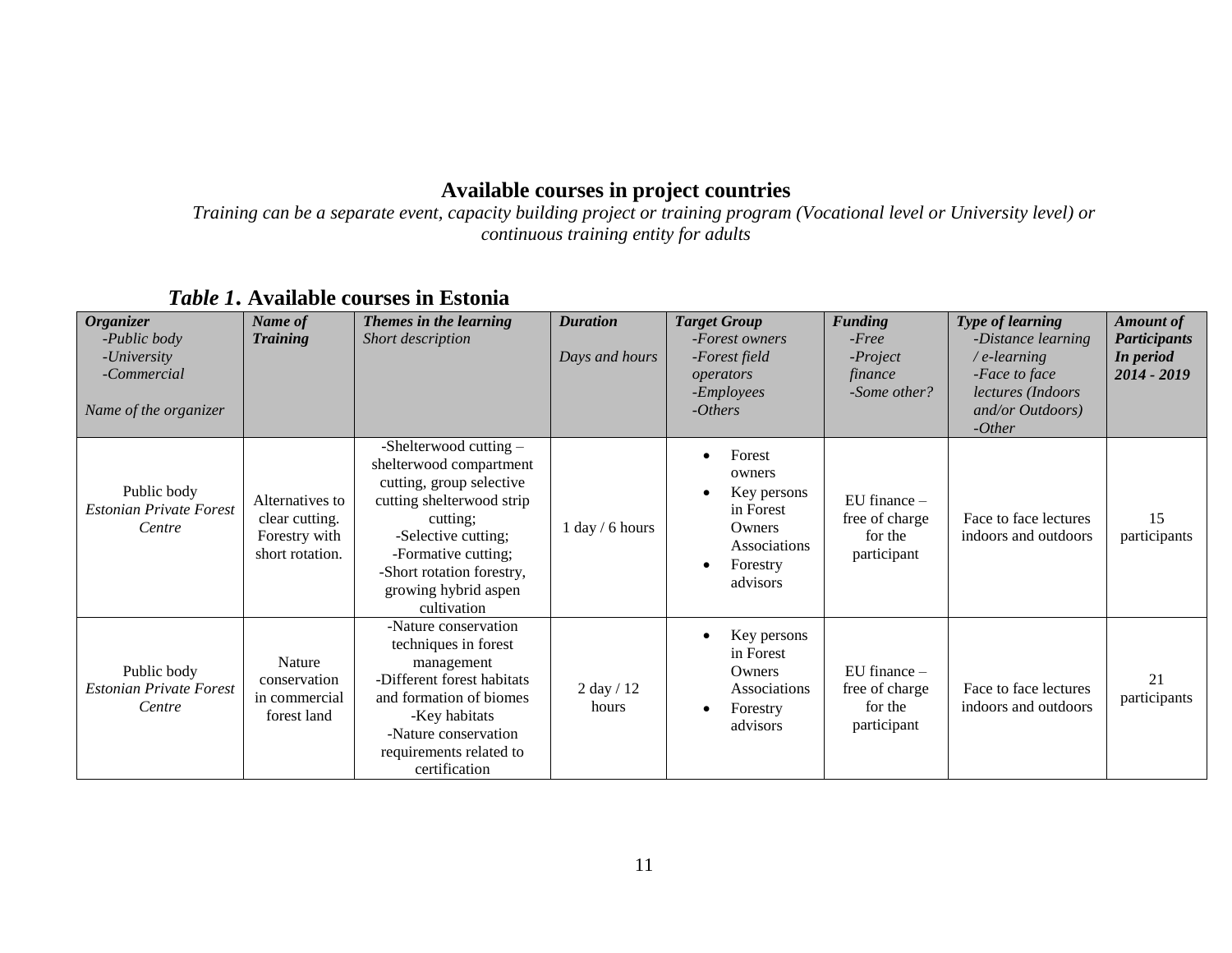| Pärnumaa Vocational<br><b>Education Centre</b> | Tending<br>felling | 13 hours of theory<br>Forest lifecycle.<br>Stages of stand;<br>silviculture works at<br>different stages.<br>Silvicultural characteristics<br>of most common tree<br>species.<br>Allowed fellings in Estonia.<br>Legal bases and normatives<br>for fellings.<br>Influencing the<br>characteristics of single tree<br>and stand production and<br>quality by felling; the<br>concept of the tree of the<br>future, felling principles.<br>Tending fellings in stands<br>with different age and<br>species composition.<br>The impact of tending<br>cutting on production of<br>biomass and quality of<br>timber.<br>Sanitation cutting.<br>15 hours of practice<br>Cleanings: assessing the<br>conditions of light and<br>status for dominant tree<br>species<br>And making decision about<br>the tree species mixture;<br>using and maintaining brush<br>cutter, training work<br>techniques. | 28 hours | Forest<br>owners | EU finance -<br>free of charge<br>for the<br>participant | Face to face<br>indoors and outdoors | 8<br>participants |
|------------------------------------------------|--------------------|-----------------------------------------------------------------------------------------------------------------------------------------------------------------------------------------------------------------------------------------------------------------------------------------------------------------------------------------------------------------------------------------------------------------------------------------------------------------------------------------------------------------------------------------------------------------------------------------------------------------------------------------------------------------------------------------------------------------------------------------------------------------------------------------------------------------------------------------------------------------------------------------------|----------|------------------|----------------------------------------------------------|--------------------------------------|-------------------|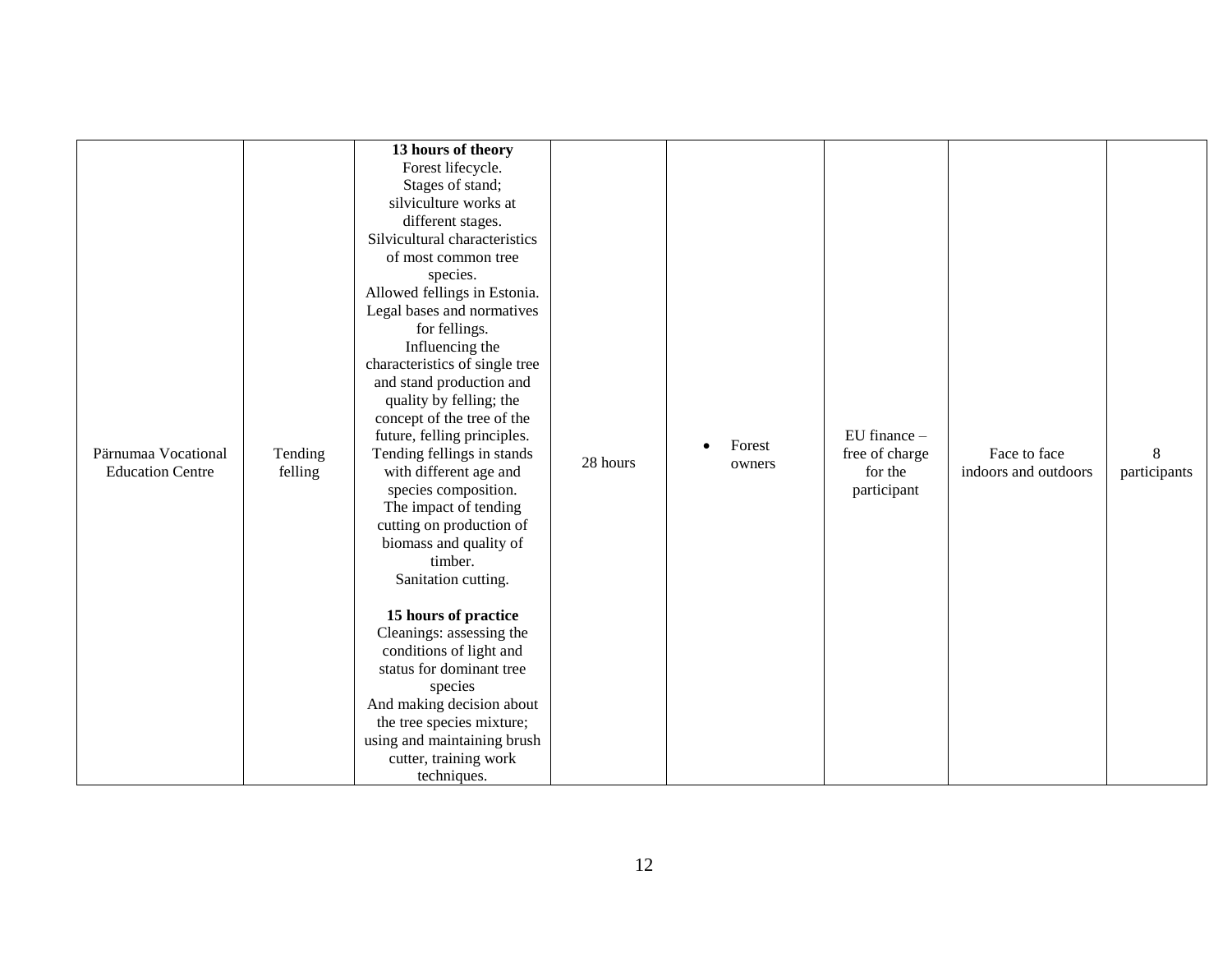|                        |              | Thinning: defining the need<br>for thinning and defining the<br>percentage of cutting;<br>making the decision about<br>tree species mixture; |                                      |               |                  |                      |           |
|------------------------|--------------|----------------------------------------------------------------------------------------------------------------------------------------------|--------------------------------------|---------------|------------------|----------------------|-----------|
|                        |              | optimizing the density of<br>young pure stand; thinning<br>in stands with different age                                                      |                                      |               |                  |                      |           |
|                        |              | and species mixture.                                                                                                                         |                                      |               |                  |                      |           |
|                        |              | Sanitation cuttings: defining                                                                                                                |                                      |               |                  |                      |           |
|                        |              | the need for sanitation                                                                                                                      |                                      |               |                  |                      |           |
|                        |              | cutting; choosing the trees                                                                                                                  |                                      |               |                  |                      |           |
|                        |              | for felling.                                                                                                                                 |                                      |               |                  |                      |           |
|                        |              | Introducing clearing saws,                                                                                                                   |                                      |               |                  |                      |           |
|                        |              | correct work techniques and                                                                                                                  |                                      |               |                  |                      |           |
|                        |              | selection of trees in                                                                                                                        |                                      |               |                  |                      |           |
|                        |              | cleaning.                                                                                                                                    |                                      |               |                  |                      |           |
|                        |              | Overview about thinning,                                                                                                                     |                                      |               |                  |                      |           |
|                        |              | that have been done by<br>miniharvester USEWOOD;                                                                                             |                                      |               |                  |                      |           |
|                        |              | Harvesting and collecting                                                                                                                    |                                      |               |                  |                      |           |
|                        |              | forest material with mini                                                                                                                    |                                      |               |                  |                      |           |
|                        | Group        | USEWOOD machines;                                                                                                                            | Several times.                       |               |                  |                      |           |
| Different Forest       | councelling/ | Collecting chipwood with                                                                                                                     | Usually group                        |               |                  |                      |           |
| Owners' Association in | study days:  | mini machines, using                                                                                                                         | conceling                            | Forest owners | Free of charge   | Face to face indoors | No data   |
| Estonia                | Thinning     | chainsaw ECHO CS-                                                                                                                            | /study day lasts<br>for 1 day at the |               | for participants | and outdoors         | available |
|                        | training     | 2511TESC;                                                                                                                                    | time                                 |               |                  |                      |           |
|                        |              |                                                                                                                                              |                                      |               |                  |                      |           |
|                        |              | Theory and practice                                                                                                                          |                                      |               |                  |                      |           |
|                        |              | Tending the culture                                                                                                                          |                                      |               |                  |                      |           |
|                        |              | (treading, mowing) -                                                                                                                         |                                      |               |                  |                      |           |
|                        |              | choosing the proper                                                                                                                          |                                      |               |                  |                      |           |
|                        |              | technique and cutting head                                                                                                                   |                                      |               |                  |                      |           |
|                        |              | Cleaning - depending on                                                                                                                      |                                      |               |                  |                      |           |
|                        |              | age species mixture and<br>habitat; choosing technique                                                                                       |                                      |               |                  |                      |           |
|                        |              |                                                                                                                                              |                                      |               |                  |                      |           |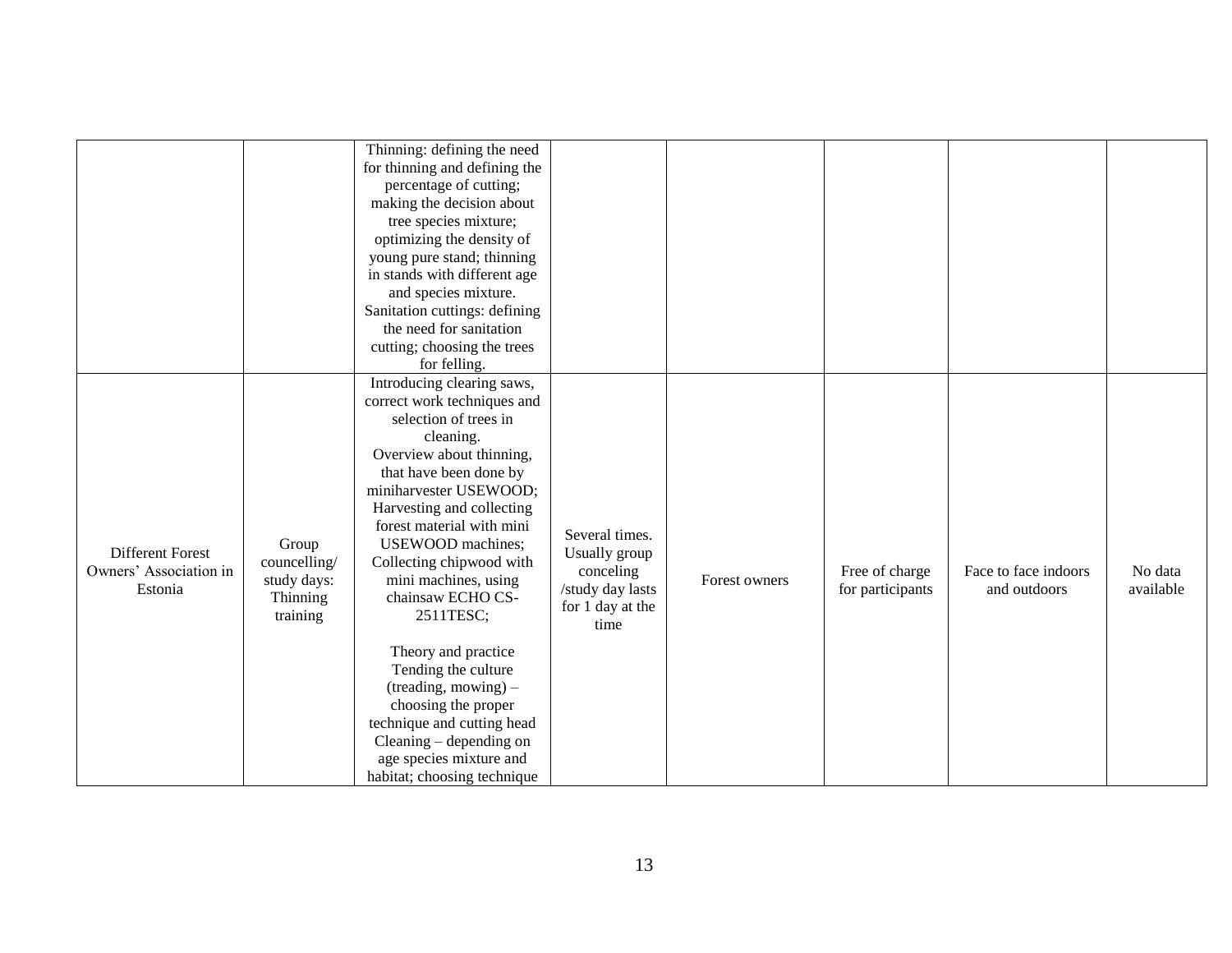| and technology, work       |  |  |  |
|----------------------------|--|--|--|
| methods                    |  |  |  |
| Thinning depending on age  |  |  |  |
| and species mixture. What  |  |  |  |
| to observe? What technique |  |  |  |
| to choose?                 |  |  |  |

# *Table 2.* **Available courses in Finland**

<span id="page-13-0"></span>

| <b>Organizer</b>           | Name of         | Themes in the      | <b>Duration</b> | <b>Target Group</b>   | <b>Funding</b>       | Type of learning              | <b>Amount of</b>    |
|----------------------------|-----------------|--------------------|-----------------|-----------------------|----------------------|-------------------------------|---------------------|
| -Public body               | <b>Training</b> | learning           |                 | -Forest owners        | $-Free$              | -Distance learning $\sqrt{ }$ | <b>Participants</b> |
| -University                |                 | Short description  | Years, Days     | -Forest field         | -Project finance     | e-learning                    | In period           |
| -Commercial                |                 |                    | and Hours       | operators             | -Some other?         | -Face to face                 | 2014 - 2019         |
|                            |                 |                    |                 | - <i>Employees</i>    |                      | lectures (Indoors             |                     |
| Name of the                |                 |                    |                 | $- Others$            |                      | and/or Outdoors)              |                     |
| organizer                  |                 |                    |                 |                       |                      | $-Other$                      |                     |
|                            | Master of       | Different subjects |                 |                       | State budget/student | Different types of            | Annual intake       |
| University of Helsinki     | Sciences in     | depending on the   | Typically, 4-6  | <b>Basic students</b> | loans                | learning                      | 50 students         |
|                            | Forestry        | specialization     | years           |                       |                      |                               |                     |
| University of Eastern      | Master of       | Different subjects | Typically, 4-6  |                       | State budget/student | Different types of            | Annual intake       |
| Finland (Joensuu)          | Sciences in     | depending on the   |                 | Basic students        | loans                | learning                      | 50 students         |
|                            | Forestry        | specialization     | years           |                       |                      |                               |                     |
|                            |                 | Different subjects |                 |                       |                      |                               |                     |
| Karelia University of      | Bachelor of     | depending on the   | Typically, 4    |                       | State budget/student | Different types of            | Annual intake       |
| <b>Applied Sciences</b>    | Sciences in     | specialization     | years           | Basic students        | loans                | learning                      | 50 students         |
| (Joensuu)                  | Forestry        | (including Forest) |                 |                       |                      |                               |                     |
|                            |                 | Energy)            |                 |                       |                      |                               |                     |
|                            |                 | Different subjects |                 |                       |                      |                               |                     |
| XAMK University of         | Bachelor of     | depending on the   | Typically, 4    |                       | State budget/student | Different types of            | Annual intake       |
| <b>Applied Sciences</b>    | Sciences in     | specialization     |                 | <b>Basic students</b> | loans                |                               | 50 students         |
| (Mikkeli)                  | Forestry        | (including Forest) | years           |                       |                      | learning                      |                     |
|                            |                 | Energy)            |                 |                       |                      |                               |                     |
| <b>Vocational Colleges</b> | Professional    | Different subjects |                 |                       |                      | Different types of            | Annual intake       |
| in 28 different            |                 | depending on the   | Typically, 2-3  | Basic students        | State budget/student | learning, during the          | varies between      |
| locations in Finland       | Field-level     | specialization     | years           |                       | loans                | recent years learning         | the colleges        |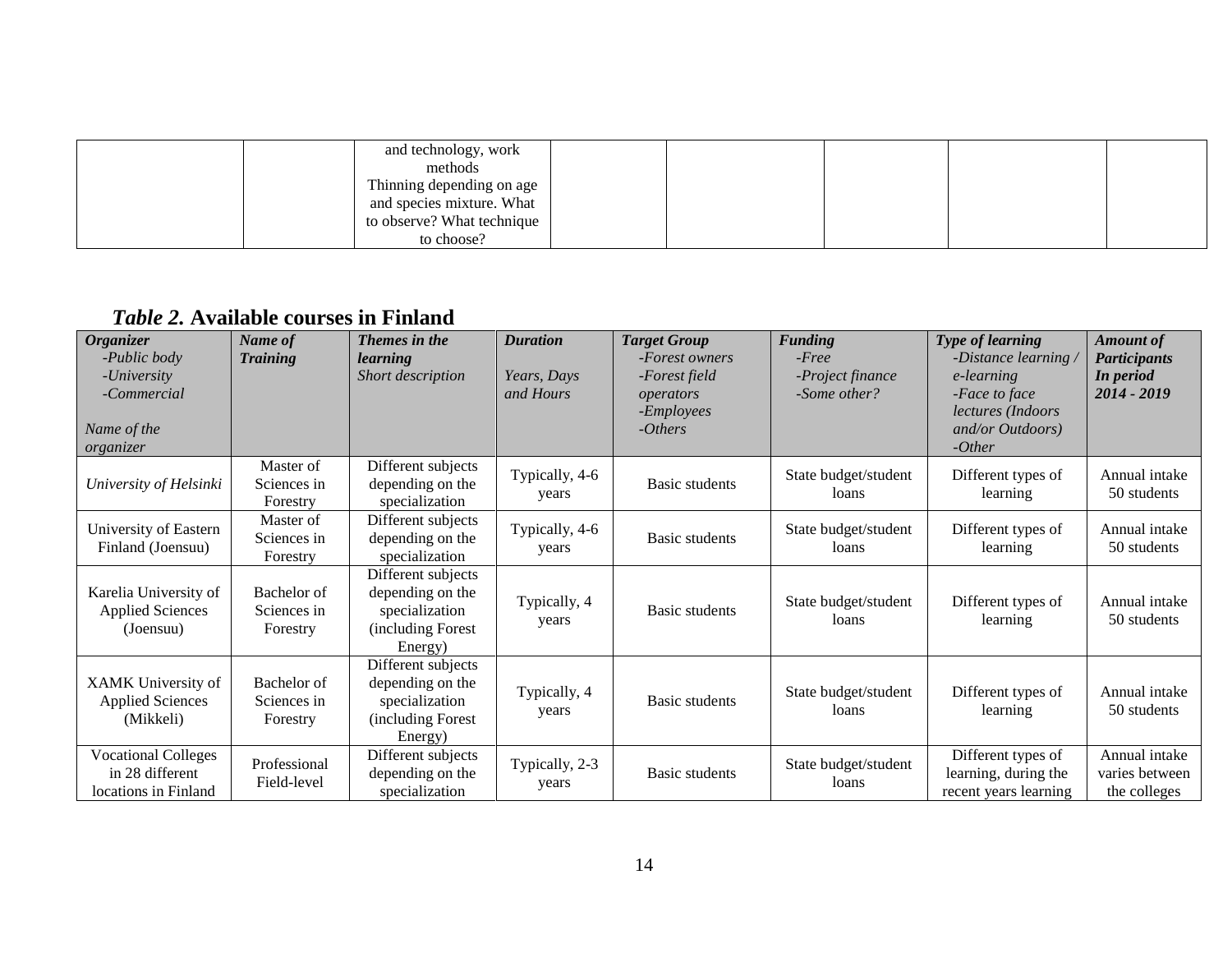|                                          | Forestry<br>Specialists                                                                                                                              | (including Forest<br>Energy)                                                              |                        |                                                       |                                                        | by doing in the forest<br>sector companies is                               |                                                                                                                        |
|------------------------------------------|------------------------------------------------------------------------------------------------------------------------------------------------------|-------------------------------------------------------------------------------------------|------------------------|-------------------------------------------------------|--------------------------------------------------------|-----------------------------------------------------------------------------|------------------------------------------------------------------------------------------------------------------------|
|                                          |                                                                                                                                                      |                                                                                           |                        |                                                       |                                                        | more dominant part of<br>the studies                                        |                                                                                                                        |
| <b>Finnish Forestry</b><br>Center        | Tailored<br>training for<br>forest sector<br>experts                                                                                                 | Different subjects<br>depending on the<br>customer needs<br>(including Forest<br>Energy)  | Typically, 1-5<br>days | Forest owners and<br>forestry sector<br>entrepreneurs | Free, project funding<br>or participant own<br>payment | Different types of<br>learning, field<br>excursions, training<br>via skype  | During 2015-<br>$2018 - 55149$<br>forest owners<br>and 17 304<br>forest sector<br>professionals                        |
| <b>Forest Management</b><br>Associations | Tailored<br>training for<br>forest owners.<br>quite often<br>training<br>organized with<br>the cooperation<br>of the Finnish<br><b>Forest Center</b> | Different subjects<br>depending on the<br>customer needs<br>(including Forest)<br>Energy) | Typically, 1-5<br>days | Forest owners                                         | Free, project funding<br>or participant own<br>payment | Different types of<br>learning, field<br>exhibitions, training<br>via skype | During June<br>$2018$ -June<br>$2019 - 830$<br>training events<br>(statistics on<br>the participants<br>not available) |
| Forest Industry<br>Companies             | Forest owners<br>classified as<br>key customers                                                                                                      | Different subjects<br>depending on the<br>customer needs<br>including Forest)<br>Energy)  | Typically, one<br>day  | Forest owners                                         | Free                                                   | Field excursions or<br>exhibitions                                          | Statistics not<br>available                                                                                            |

# *Table 3.* **Available courses in Brandenburg - Germany**

<span id="page-14-0"></span>

| <i><b>Organizer</b></i> | Name of         | Themes in the learning | <b>Duration</b> | <b>Target</b>      | <b>Funding</b>   | <b>Type of learning</b> | <b>Amount</b> of    |
|-------------------------|-----------------|------------------------|-----------------|--------------------|------------------|-------------------------|---------------------|
| -Public body            | <b>Training</b> | Short description      |                 | Group              | $-Free$          | -Distance learning      | <b>Participants</b> |
| -University             |                 |                        | Days and hours  | -Forest            | -Project finance | e-learning              | In period           |
| -Commercial             |                 |                        |                 | owners             | -Some other?     | -Face to face           | 2014 - 2019         |
|                         |                 |                        |                 | -Forest field      |                  | lectures (Indoors       |                     |
| Name of the             |                 |                        |                 | operators          |                  | and/or Outdoors)        |                     |
| organizer               |                 |                        |                 | - <i>Employees</i> |                  | $-Other$                |                     |
|                         |                 |                        |                 | $- Others$         |                  |                         |                     |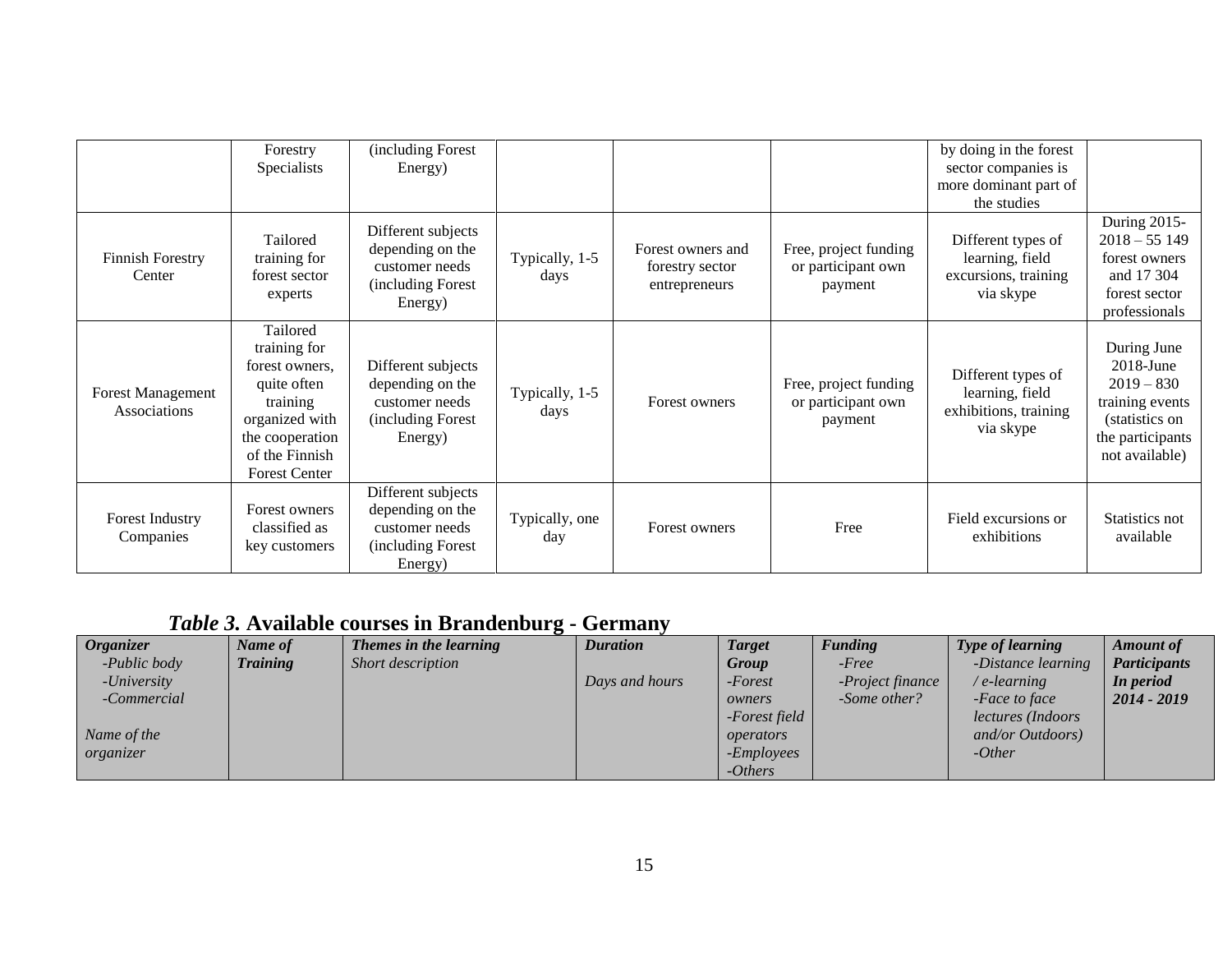| Public $Body -$<br>Eberswalde<br>University for<br>Sustainable<br>Development | Study program<br>Forestry<br>(B.Sc.)                         |                                                                                                                                                                                                                                                                               |                                                                |  |                                    | 60 per year<br>About 300<br>over the whole<br>time |
|-------------------------------------------------------------------------------|--------------------------------------------------------------|-------------------------------------------------------------------------------------------------------------------------------------------------------------------------------------------------------------------------------------------------------------------------------|----------------------------------------------------------------|--|------------------------------------|----------------------------------------------------|
|                                                                               | Module:<br>technology and<br>infrastructure<br>of forest use | Part module "Forest working<br>teaching":<br>- personnel deployment planning,<br>work safety<br>Goal: The students are in a<br>position to assist in the planning<br>and implementation of practical<br>forest work and get the basic<br>knowledge of personnel<br>deployment | 25h lecture<br>5h exercise<br>30h self-study                   |  | Face to face lecture<br>Self-study | No data<br>available                               |
|                                                                               |                                                              | Part module "forest process<br>engineering": Basic knowledge<br>Harvesting methods (for biomass)<br>Quality assurance<br>Fine development<br>Machine costs<br>Timber transport<br>Energy wood supply                                                                          | 20h lecture<br>10h exercise<br>30h self-study                  |  | Face to face lecture<br>Self-study | No data<br>available                               |
|                                                                               |                                                              | Part module: "forest planning and<br>forest road construction                                                                                                                                                                                                                 | 25h lecture<br>5h exercise<br>30h self-study                   |  | Face to face lecture<br>Self-study | No data<br>available                               |
|                                                                               | Module:<br>Utilisation of<br>Wood                            | Part module: "Resource wood"<br>Micro and makro aspects, physical<br>aspects of wood for wood<br>utilization, wood sorting overall                                                                                                                                            | Semester 3+4<br>10 h lecture<br>5 h exercise<br>5 h self-study |  | Face to face lecture<br>Self-study | No data<br>available                               |
| Eberswalde<br>University for<br>Sustainable<br>Development                    |                                                              | Part module: "wood sorting"<br>legal basics for wood sorting,<br>quality assurance, wood<br>measurement, sustainable                                                                                                                                                          | 15 h lecture<br>15 h exercise<br>30 h self-study               |  | Face to face lecture<br>Self-study | No data<br>available                               |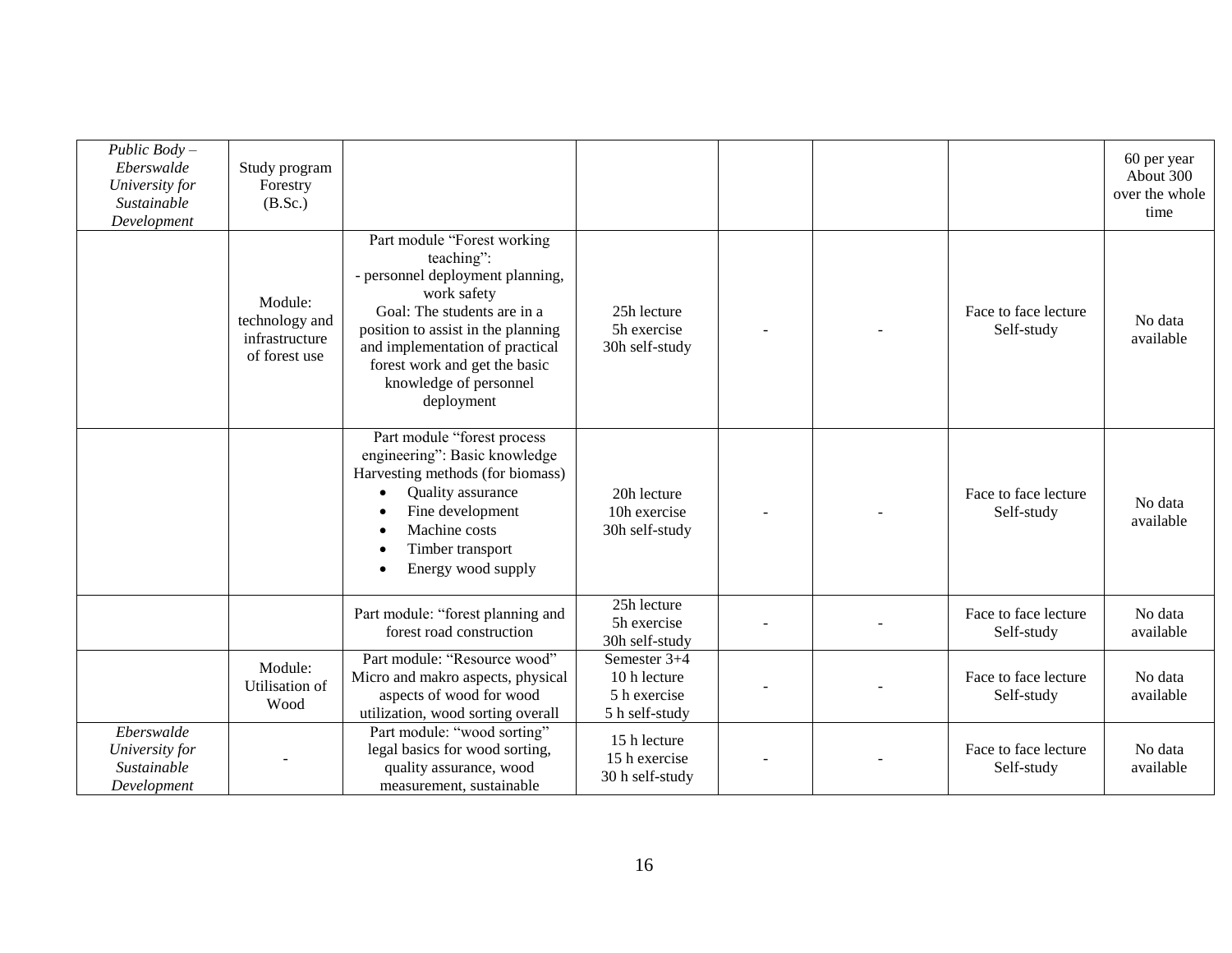|                                                            |                                                                                 | production of (wooden) solid<br>biofuels.                                                                                                                                                                                               |                                                  |  |                                    |                      |
|------------------------------------------------------------|---------------------------------------------------------------------------------|-----------------------------------------------------------------------------------------------------------------------------------------------------------------------------------------------------------------------------------------|--------------------------------------------------|--|------------------------------------|----------------------|
| Eberswalde<br>University for<br>Sustainable<br>Development |                                                                                 | Part module: "Timber logistics"<br>Basics of forest logistics,<br>processes and actors, harvesting<br>logistics and methods,<br>infrastructure, GIS, planning a<br>real forest stock                                                    | 7 h lecture<br>8 h exercise<br>15 h self-study   |  | Face to face lecture<br>Self-study | No data<br>available |
| Eberswalde<br>University for<br>Sustainable<br>Development | Module: Forest<br>Management                                                    | Part module: "Applied forest<br>conversion": techniques and<br>instruments of forest conversion,<br>nature-based forest conversion,<br>strategies of adaption in forest<br>conversion                                                   | 30 h lecture<br>30 h self-study                  |  | Face to face lecture<br>Self-study | No data<br>available |
| Eberswalde<br>University for<br>Sustainable<br>Development | <b>Module: Forest</b><br>economy and<br>timber market                           | Part module: "Applied forest<br>economy"<br>Internal processes, processes<br>(procurement, investment,<br>financing, distribution), cost<br>and performance accounting and<br>other aspects, optimization of<br>wood specific processes | 20 h lecture<br>25 h exercise<br>45 h self-study |  | Face to face lecture<br>Self-study | No data<br>available |
| Eberswalde<br>University for<br>Sustainable<br>Development |                                                                                 | Part module: "timber market and<br>marketing"<br>Timber market research, - actors,<br>mobilization, timber marketing,<br>certification of forest, wood<br>treatment, wood prices                                                        | 12 h lecture<br>3 h exercise<br>15 h self-study  |  | Face to face lecture<br>Self-study | No data<br>available |
| Eberswalde<br>University for<br>Sustainable<br>Development | Optional<br>module:<br>Application of<br>Geographical<br>Information<br>Systems | Part module: "exercises in wood<br>working"<br>asset-justification, consisted care,<br>harvesting planning, wood<br>working cost calculation, quality<br>secure, hazard analysis                                                        | 30 h exercise<br>15 h seminar<br>45 h self-study |  | Face to face lecture<br>Self-study | No data<br>available |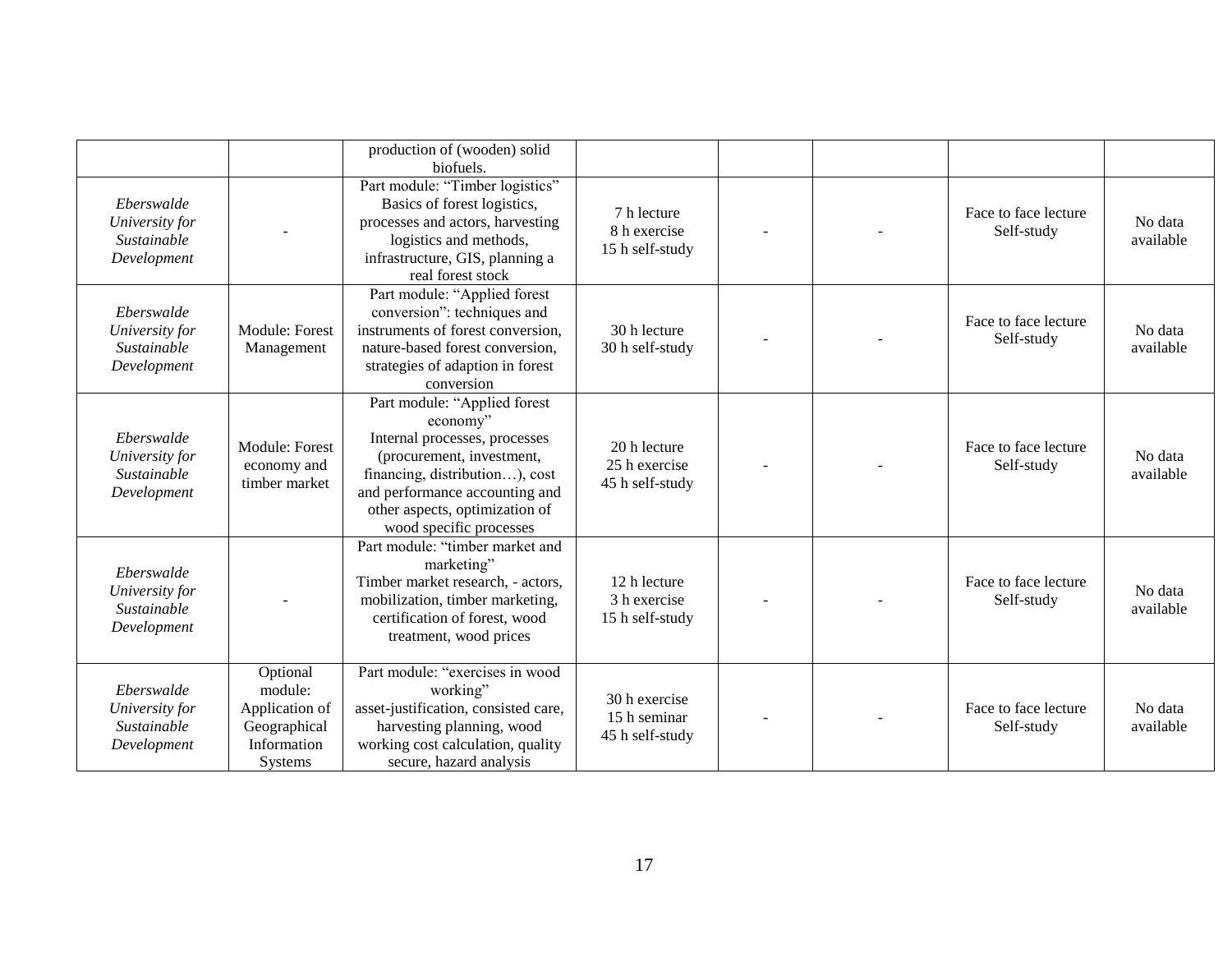<span id="page-17-0"></span>

| <b>Organizer</b><br>-Public body<br>-University<br>-Commercial<br>Name of the organizer                                | Name of<br><b>Training</b>                                                                                                                                                         | Themes in the learning<br>Short description                                                                                                                                                                                                                                                                                                                                                                                                                                                                                                                                                                                                                                                | <b>Duration</b><br>Days and<br>hours                                         | <b>Target Group</b><br>-Forest owners<br>-Forest field<br>operators<br>- <i>Employees</i><br>$- Others$ | <b>Funding</b><br>$-Free$<br>-Project finance<br>-Some other? | <b>Type of learning</b><br>-Distance learning<br>e-learning<br>-Face to face<br>lectures (Indoors<br>and/or Outdoors)<br>$-Other$         | <b>Amount of</b><br><b>Participants</b><br>In period<br>2014 - 2019 |
|------------------------------------------------------------------------------------------------------------------------|------------------------------------------------------------------------------------------------------------------------------------------------------------------------------------|--------------------------------------------------------------------------------------------------------------------------------------------------------------------------------------------------------------------------------------------------------------------------------------------------------------------------------------------------------------------------------------------------------------------------------------------------------------------------------------------------------------------------------------------------------------------------------------------------------------------------------------------------------------------------------------------|------------------------------------------------------------------------------|---------------------------------------------------------------------------------------------------------|---------------------------------------------------------------|-------------------------------------------------------------------------------------------------------------------------------------------|---------------------------------------------------------------------|
| Public body<br>Latvian Rural<br>Advisory and<br><b>Training Centre</b><br>branch Forest<br>advisory services<br>Centre | Forest thinning<br>to increase<br>productivity<br>(pre<br>commercial<br>thinning, work<br>with brush<br>cutter, licence<br>for work in the<br>forest with<br>brush cutting<br>saw) | 3 day Theory (24h)<br>• Forest resources in Latvia.<br>• Legislation, legislation relating<br>to forest management and EU<br>support.<br>• Forest as an ecosystem -<br>structure, tree and shrub species,<br>forest soil.<br>• Forest typology.<br>• Characteristics of forest stand<br>(density, stock, basal area, etc.),<br>methods of detection.<br>• Forest management depending<br>on the purpose of management.<br>· Ways of reforestation, protection<br>of young stands.<br>• Nursing care, types, goals,<br>pruning, tools to be used.<br>• Impact of felling and felling of<br>young stands on forest stand<br>turnover and assortment structure.<br>• Mysteries and purgatory. | $5 \text{ days} = 40$<br>hours<br>24h theory<br>16 <sub>h</sub><br>practical | Forest<br>owners<br>Forest<br>field<br>operators                                                        | $EU$ finance $-$ free<br>of charge for the<br>participant     | Lectures (Indoors-<br>Outdoors) Lectures<br>and practice in the<br>forest – how to do<br>pre commercial<br>thinning with brush<br>cutter. | 541<br>participants                                                 |

# *Table 4.* **Available courses in Latvia**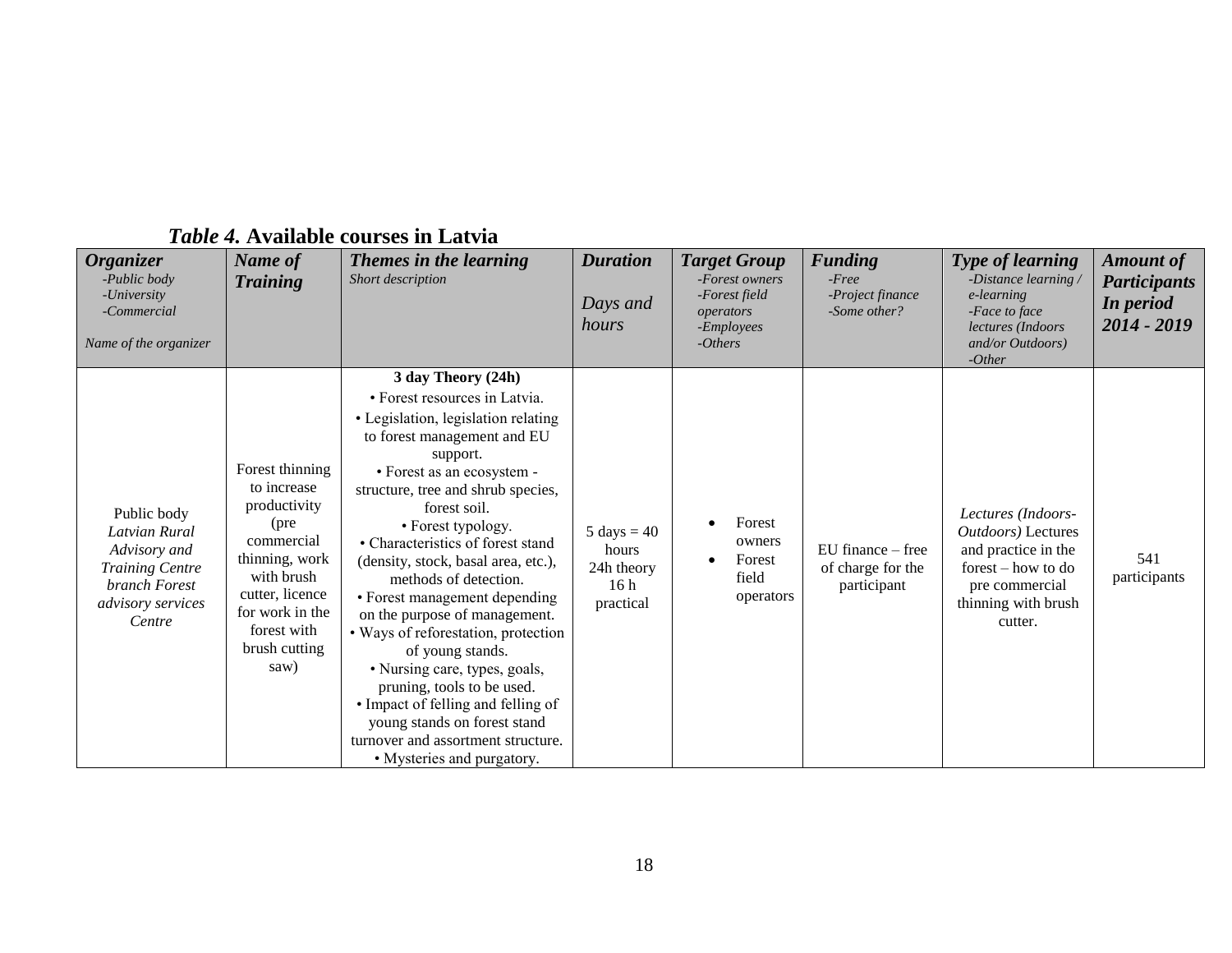|                      |               | • Forest certification               |           |                       |                |                       |           |
|----------------------|---------------|--------------------------------------|-----------|-----------------------|----------------|-----------------------|-----------|
|                      |               | requirements, nature protection      |           |                       |                |                       |           |
|                      |               | and environmental requirements.      |           |                       |                |                       |           |
|                      |               | · Safety at work with brush cutter,  |           |                       |                |                       |           |
|                      |               | first aid, labor protection          |           |                       |                |                       |           |
|                      |               | requirements in forestry.            |           |                       |                |                       |           |
|                      |               | • Personal protective equipment,     |           |                       |                |                       |           |
|                      |               | workplace preparation, technical     |           |                       |                |                       |           |
|                      |               | condition of the brush cutter.       |           |                       |                |                       |           |
|                      |               | • Brush cutter maintenance.          |           |                       |                |                       |           |
|                      |               | • Proper working methods when        |           |                       |                |                       |           |
|                      |               | working with the brush cutter.       |           |                       |                |                       |           |
|                      |               | 2 day Practical (16 h)               |           |                       |                |                       |           |
|                      |               | • Assessment of occupational         |           |                       |                |                       |           |
|                      |               | safety and environmental             |           |                       |                |                       |           |
|                      |               | requirements, condition of brush     |           |                       |                |                       |           |
|                      |               | cutter and personal protective       |           |                       |                |                       |           |
|                      |               | equipment.                           |           |                       |                |                       |           |
|                      |               | • Tree species recognition.          |           |                       |                |                       |           |
|                      |               | • Determination of forest stands     |           |                       |                |                       |           |
|                      |               | characteristics in nature,           |           |                       |                |                       |           |
|                      |               | determination of target stand.       |           |                       |                |                       |           |
|                      |               | · Selection of trees to be felled    |           |                       |                |                       |           |
|                      |               | and felled (also pruned).            |           |                       |                |                       |           |
|                      |               | • Practical care using brush cutter, |           |                       |                |                       |           |
|                      |               | working methods, productive          |           |                       |                |                       |           |
|                      |               | working methods, good practice.      |           |                       |                |                       |           |
|                      |               | • Determination of the density of    |           |                       |                |                       |           |
|                      |               | the young growth.                    |           |                       |                |                       |           |
|                      |               | - Biomass potential                  |           |                       |                |                       |           |
| University           |               | - Types of power plant. Suitability  |           |                       |                |                       |           |
| Latvia University of | Energy use of | of power plant for biomass use.      |           |                       | State budget / | Face to face lectures | No data   |
| Life Sciences and    | biomass       | - Energy requirements for the use    | 160 hours | <b>Basic students</b> | student loans  | (Indoors and/or       | available |
| Technologies         |               | of wood biomass in heat              |           |                       |                | Outdoors)             |           |
|                      |               | production                           |           |                       |                |                       |           |
|                      |               |                                      |           |                       |                |                       |           |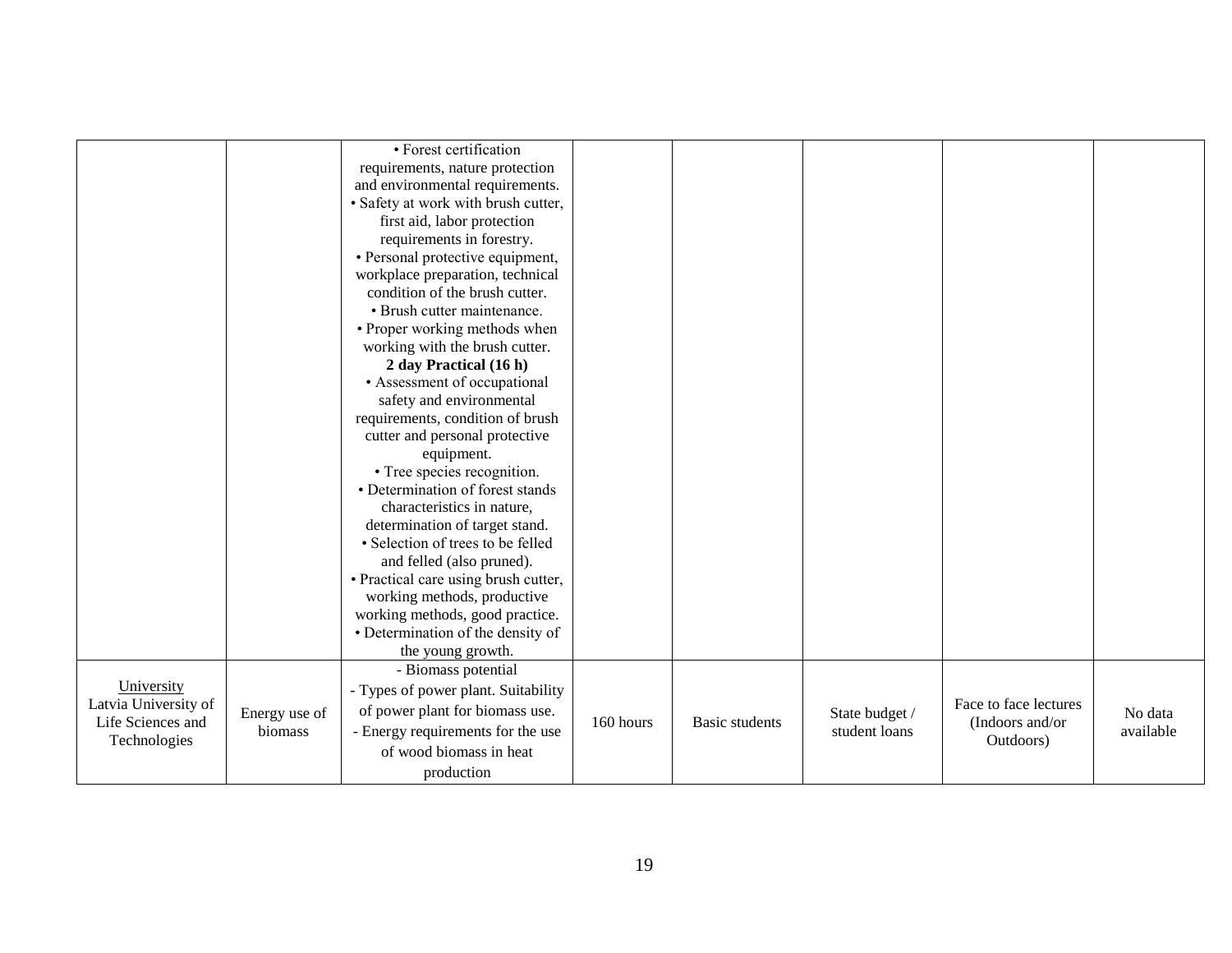| - Technical equipment and        |  |  |
|----------------------------------|--|--|
| technologies for heat production |  |  |
| from wood biomass                |  |  |
| - Regulatory requirements        |  |  |
| regarding the use of biomass     |  |  |
| - Options for wood use in        |  |  |
| cogeneration plants              |  |  |
| - Wood biomass storage           |  |  |
| technologies                     |  |  |

# *Table 5***. Available courses in Lithuania**

<span id="page-19-0"></span>

| <b>Organizer</b><br>-Public body<br>-University<br>-Commercial<br>Name of the<br>organizer                    | Name of<br><b>Training</b>  | Themes in the learning<br>Short description                                                                                                                                                                                                                                                                                                                                                                                                                 | <b>Duration</b><br>Days and<br>hours | <b>Target Group</b><br>-Forest<br>owners<br>-Forest field<br>operators<br>-Employees<br>$-Others$ | <b>Funding</b><br>$-Free$<br>$-Project$<br>finance<br>-Some other? | Type of learning<br>$-Distance$ learning/<br>e-learning<br>-Face to face<br><i>lectures</i> ( <i>Indoors</i><br>and/or Outdoors)<br>$-Other$ | <b>Amount of</b><br><b>Participants</b><br>In period<br>2014 - 2019 |
|---------------------------------------------------------------------------------------------------------------|-----------------------------|-------------------------------------------------------------------------------------------------------------------------------------------------------------------------------------------------------------------------------------------------------------------------------------------------------------------------------------------------------------------------------------------------------------------------------------------------------------|--------------------------------------|---------------------------------------------------------------------------------------------------|--------------------------------------------------------------------|----------------------------------------------------------------------------------------------------------------------------------------------|---------------------------------------------------------------------|
| University<br>Kaunas Forestry and<br>Environmental<br>Engineering<br>University of<br><b>Applied Sciences</b> | Qualifications<br>upgrading | Legislation, legislation relating to<br>forest management and EU support.<br>National forest sector development<br>program 2012-2020.<br>Roundwood production, measuring<br>and determining the quality.<br>Sanitary forest protection.<br>Pre-commercial thinning and final<br>felling.<br>Multiple use of forests.<br>Modern forest measuring devices.<br>Modern techniques and technologies<br>of forest work.<br>Rational stem sorting.<br>Silviculture | 40 hours                             | <b>State Forest</b><br>Company<br>Employees                                                       | EU finance and<br>300.00 eur<br>participant's fee                  | Face to face lectures<br>(Indoors and/or)<br>Outdoors)                                                                                       | 536<br>participants<br>$(2014-2016)$                                |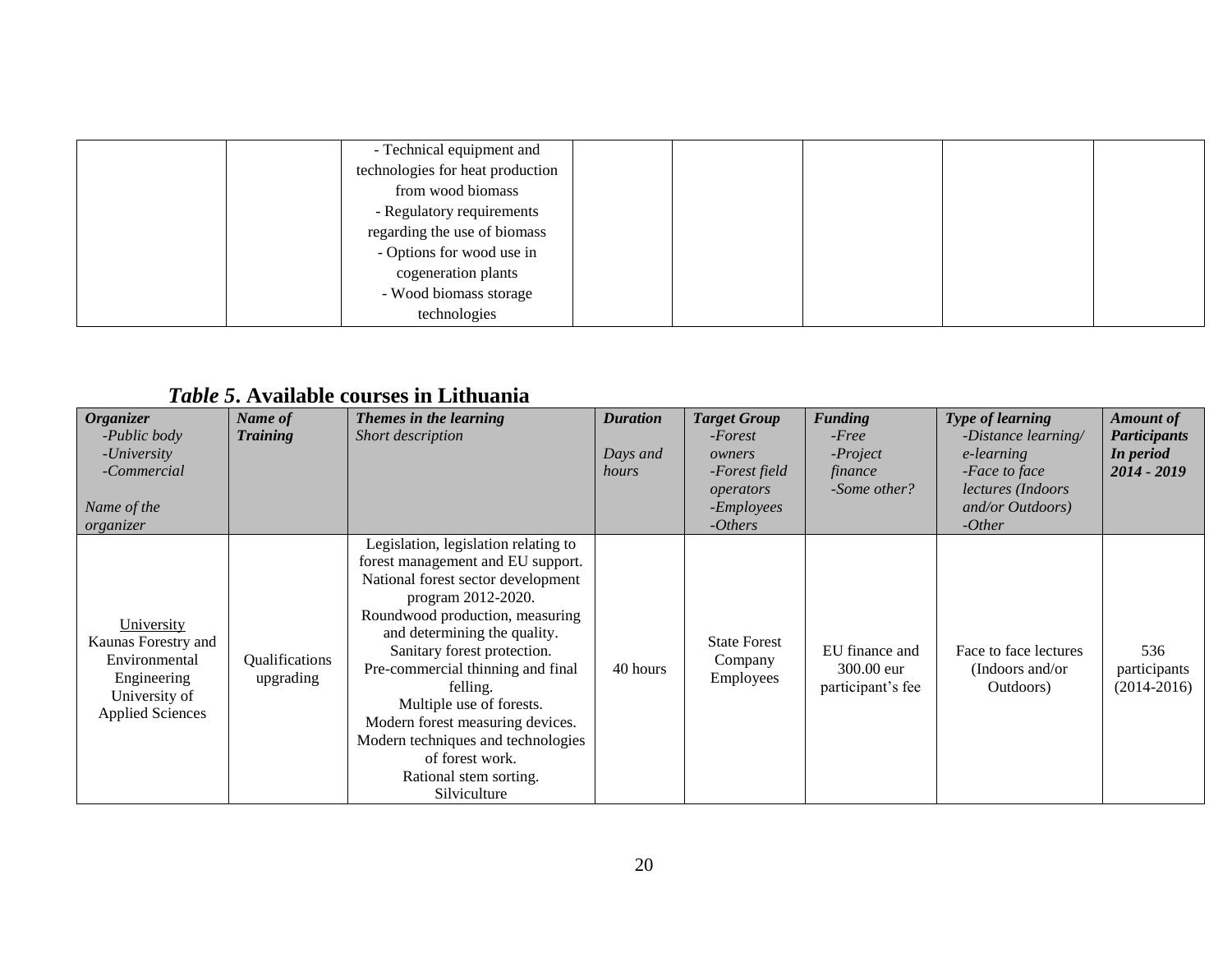| University and<br>Public body<br>Kaunas Forestry and<br>Environmental<br>Engineering<br>University of<br>Applied Sciences and<br>Lithuanian<br>agricultural advisory<br>service                                                             | E-learning<br>for forest owner                                                                                                                               | Management plans for private forest<br>Logging permits and the procedure<br>for issuing them<br>Pre-commercial thinning and final<br>felling<br>Roundwood production, measuring<br>and determining the quality.<br>Silviculture<br>Sanitary and forest fire protection.<br>Taxes, legislation, legislation<br>relating to forest management and<br>EU support. | 10 <sub>h</sub> | Forest owners                                  | $E$ U finance – free<br>of charge for the<br>participant  | Distance learning $-$ e-<br>learning                                             | 200<br>participants<br>(2019)          |
|---------------------------------------------------------------------------------------------------------------------------------------------------------------------------------------------------------------------------------------------|--------------------------------------------------------------------------------------------------------------------------------------------------------------|----------------------------------------------------------------------------------------------------------------------------------------------------------------------------------------------------------------------------------------------------------------------------------------------------------------------------------------------------------------|-----------------|------------------------------------------------|-----------------------------------------------------------|----------------------------------------------------------------------------------|----------------------------------------|
| University and<br>Public body<br>Kaunas Forestry and<br>Environmental<br>Engineering<br>University of<br>Applied Sciences,<br>Lithuanian<br>agricultural advisory<br>service and <b>Forest</b><br><b>Owners Association</b><br>of Lithuania | Individual<br>consultations<br>for forest<br>owners                                                                                                          | Forest protection, silviculture,<br>management, maintaining and using                                                                                                                                                                                                                                                                                          | 1 hour          | Forest owners<br>without forestry<br>education | $EU$ finance $-$ free<br>of charge for the<br>participant | Face to face<br>consultations at owner<br>forest land                            | 901<br>participants<br>$(2013 - 2014)$ |
| University<br>Kaunas Forestry and<br>Environmental<br>Engineering<br>University of<br><b>Applied Sciences</b>                                                                                                                               | Transfer of<br>knowledge to<br>forest owners<br>and farmers to<br>develop<br>professional<br>skills in agri-<br>environmental<br>and bioenergy<br>activities | Renewable energy sources -<br>bioenergy potential and biomass<br>production.                                                                                                                                                                                                                                                                                   | 20 hours        | Forest owners                                  | $EU$ finance $-$ free<br>of charge for the<br>participant | Face to face lectures<br>(Indoors and/or<br>Outdoors) at different<br>districts. | 134<br>participants<br>$(2018-2019)$   |
| University<br>Kaunas Forestry and<br>Environmental                                                                                                                                                                                          | Logger                                                                                                                                                       | Assessment of occupational safety<br>and environmental requirements,                                                                                                                                                                                                                                                                                           | 238 hours       | Forest owners,<br>Forest field<br>operators    | 200.00 eur                                                | Face to face lectures<br>(Indoors and/or<br>Outdoors                             | 364<br>participants<br>$(2014 - 2019)$ |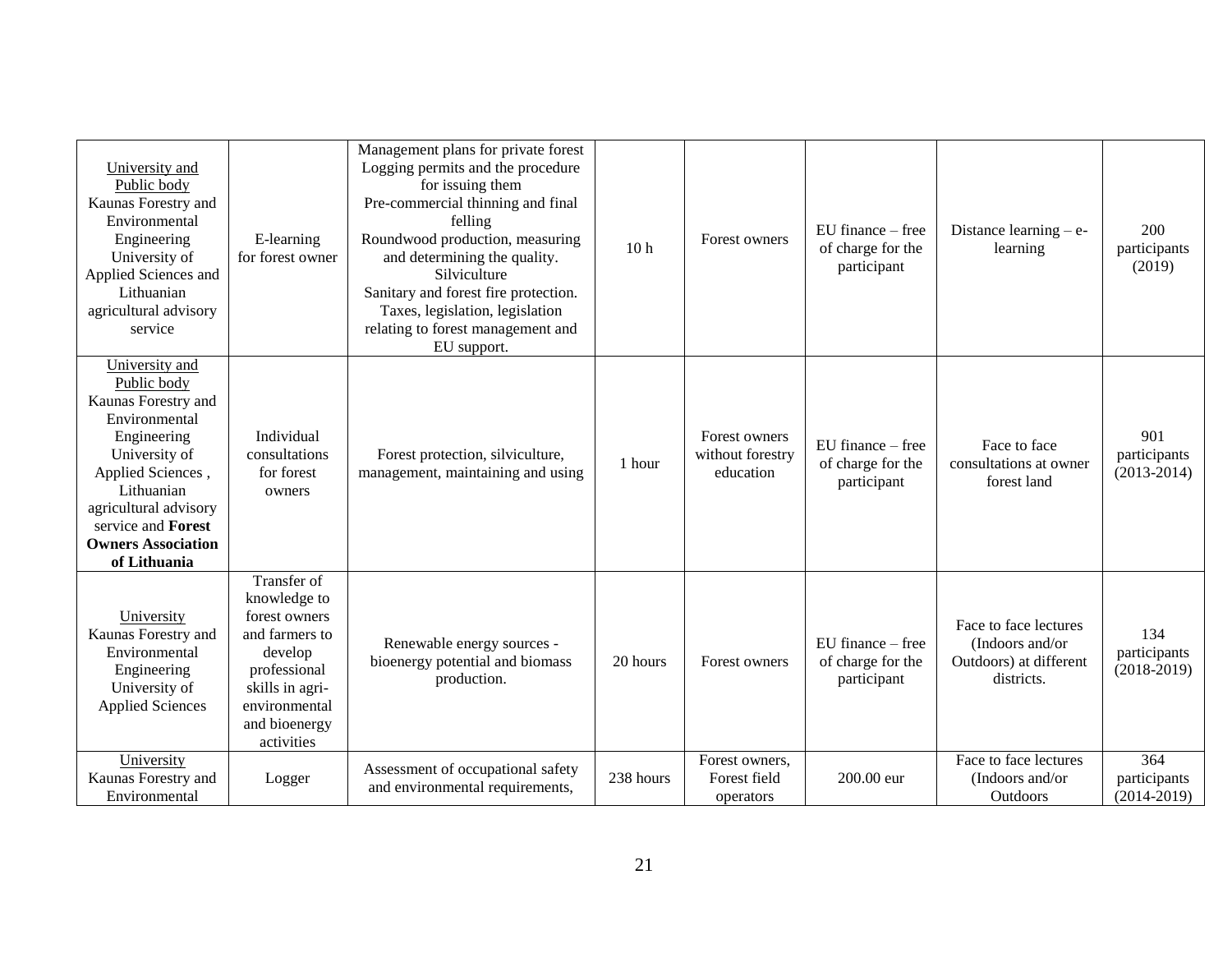| Engineering<br>condition of brush cutter, chainsaw                                                                            |                 |
|-------------------------------------------------------------------------------------------------------------------------------|-----------------|
| University of<br>and personal protective equipment.                                                                           |                 |
| <b>Applied Sciences</b><br>Tree species recognition.                                                                          |                 |
| Determination of forest stands                                                                                                |                 |
| characteristics in nature,                                                                                                    |                 |
| determination of target stand.                                                                                                |                 |
| Selection of trees to be felled and                                                                                           |                 |
| felled (also pruned).                                                                                                         |                 |
| Practical care using brush cutter and                                                                                         |                 |
| chainsaw, working methods,                                                                                                    |                 |
| productive working methods, good                                                                                              |                 |
| practice.                                                                                                                     |                 |
| Determination of the density of the                                                                                           |                 |
| young growth.                                                                                                                 |                 |
| Brush cutter and chainsaw                                                                                                     |                 |
| maintenance.                                                                                                                  |                 |
| Practical training.                                                                                                           |                 |
| Assessment of occupational safety                                                                                             |                 |
| and environmental requirements,                                                                                               |                 |
| condition of forwarder, harvester                                                                                             |                 |
| and personal protective equipment.                                                                                            |                 |
| Tree species recognition.                                                                                                     |                 |
| Training<br>Determination of forest stands<br>University                                                                      |                 |
| programme for<br>Kaunas Forestry and<br>characteristics in nature,                                                            | 60              |
| drivers (tractor<br>Forest field<br>Face to face lectures<br>Environmental<br>determination of target stand.                  | participants    |
| 260 hours<br>600.00 eur<br>drivers) of<br>(Indoors and/or)<br>operators<br>Selection of trees to be felled and<br>Engineering | $(2014 - 2019)$ |
| Outdoors<br>mobile forestry<br>University of<br>felled                                                                        |                 |
| machinery-<br>Practical care using forwarder,<br><b>Applied Sciences</b>                                                      |                 |
| category SM<br>harvester, working methods,                                                                                    |                 |
| productive working methods, good                                                                                              |                 |
| practice.                                                                                                                     |                 |
| Forwarder, harvester maintenance.                                                                                             |                 |
| Practical training.                                                                                                           |                 |
| Occupational safety at workplace.<br>Employees of<br>University                                                               | 160             |
| Face to face lectures<br>Safety requirements for chainsaw,<br>Kaunas Forestry and<br>state and private<br>Logging             | participants    |
| 40 hours<br>90.00 eur<br>(Indoors and/or<br>bush cuter, harvester etc. operating<br>Environmental<br>forest<br>supervisor     | $(2014 - 2019)$ |
| <b>Outdoors</b><br>Safety of tree felling, branch pruning<br>Engineering<br>companies                                         |                 |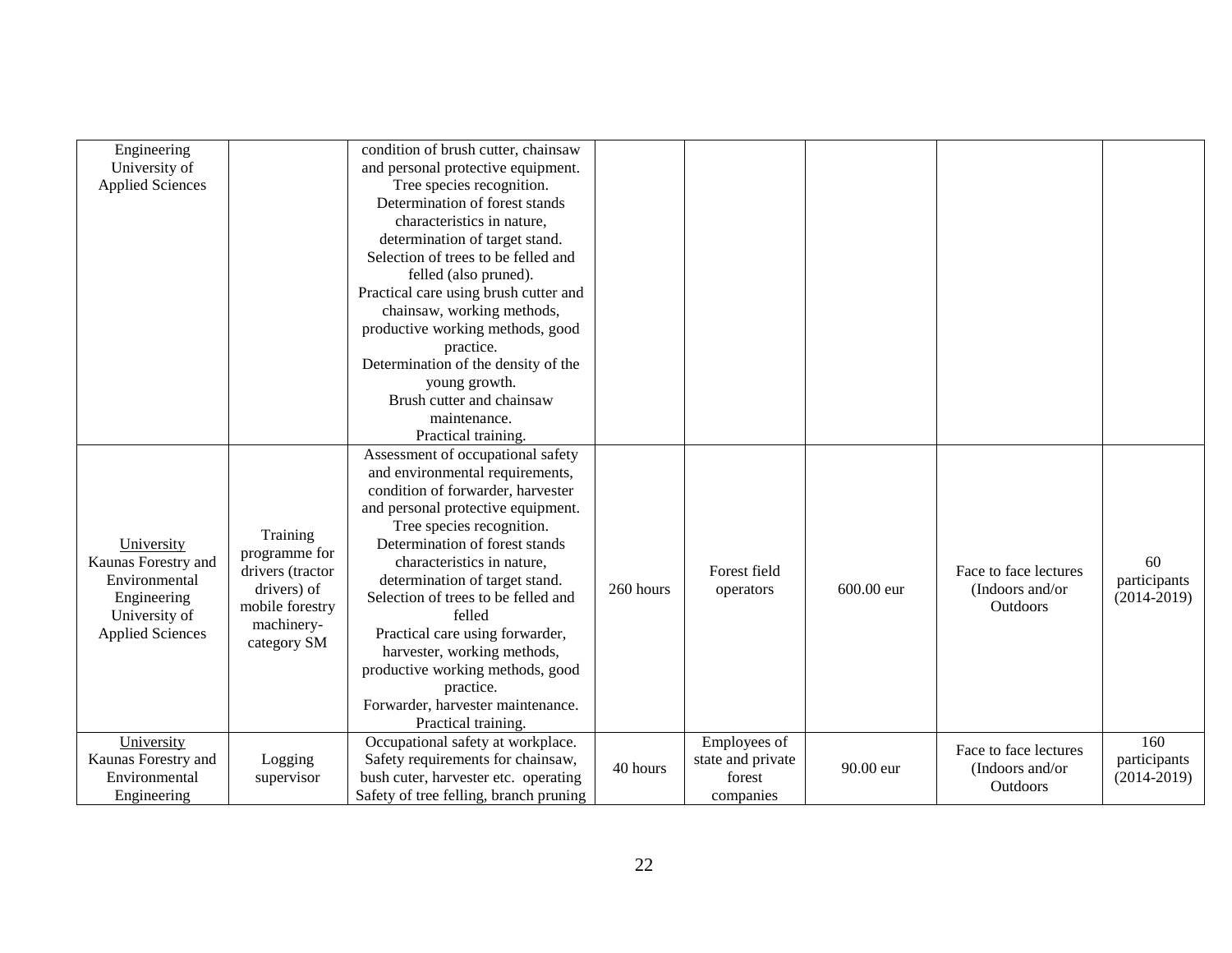| University<br>,,,                                     | ation relating to<br>legists<br>ాtslation.<br>~~<br>1C.Y<br>-<br>-- |  |  |  |
|-------------------------------------------------------|---------------------------------------------------------------------|--|--|--|
| $\cdot$ $\cdot$<br>`nnlie∩−<br>Satongos<br>- 11 U U V | est works<br>tore.                                                  |  |  |  |

# *Table 6.* **Available courses in Sweden**

<span id="page-22-0"></span>

| <b>Organizer</b><br>-Public body<br>-University<br>-Commercial<br>Name of the<br>organizer | Name of<br><b>Training</b>                    | Themes in the learning<br>Short description                                                                                                                                                                                                                                  | <b>Duration</b><br>Days and<br>hours   | <b>Target Group</b><br>$-Forest$<br>owners<br>-Forest field<br>operators<br>-Employees<br>$-Others$ | <b>Funding</b><br>$-Free$<br>-Project<br>finance<br>-Some other?                                             | Type of learning<br>-Distance learning/<br>$-e$ -learning<br>-Face to face<br>lectures (Indoors<br>and/or Outdoors)<br>$-Other$ | <b>Amount</b> of<br><b>Participants</b><br>In period<br>2014 - 2019  |
|--------------------------------------------------------------------------------------------|-----------------------------------------------|------------------------------------------------------------------------------------------------------------------------------------------------------------------------------------------------------------------------------------------------------------------------------|----------------------------------------|-----------------------------------------------------------------------------------------------------|--------------------------------------------------------------------------------------------------------------|---------------------------------------------------------------------------------------------------------------------------------|----------------------------------------------------------------------|
| Skogforsk                                                                                  | <b>Forest Fuel</b><br>Harvest and<br>Handling | Planning and the practical work<br>with harvest, chipping, storage,<br>transport. Focus on the<br>communication between different<br>actors along the handling chain.                                                                                                        | Normally 1-<br>2 days.                 | Applies both to<br>operators.<br>employees and<br>wood suppliers.                                   | The costs are based<br>on $1,5$ days<br>planning and 1-2<br>days course. Paid<br>by the forest<br>companies. | Lectures, mainly<br>outdoors.                                                                                                   | Around 500<br>persons. Since<br>2008 more<br>than $3000$<br>persons. |
| Linne University                                                                           | Certified<br>forestry                         | The courses provide basic<br>knowledge of forest certification<br>principles and criteria, mainly<br>around the certification system<br>FSC and PEFC. The course also<br>addresses forest history from a<br>climate perspective and the<br>importance of fire in the forest. | Study at 25<br>or 50 %, 7,5<br>credits | Forest owners                                                                                       |                                                                                                              | Distance learning, 25<br>or $50%$ .                                                                                             | No data<br>available                                                 |
| Linne University                                                                           | Sustainable<br>family forestry                | In the course you will read forest<br>management, nature conservation,<br>forest economy, forest production<br>and forest technology.                                                                                                                                        | Study at 25<br>or 50 %, 7,5<br>credits | Forest owners                                                                                       |                                                                                                              | Distance learning, 25<br>or $50%$ .                                                                                             | No data<br>available                                                 |
| Vocational training<br>at various Natural<br>Gymnasiums                                    | <b>Forest Planner</b>                         | Forestry plans and<br>planning of forest measures such as<br>harvesting and forest management.                                                                                                                                                                               | 40 credits                             |                                                                                                     | Not free                                                                                                     | Distance learning                                                                                                               | No data<br>available                                                 |
| <b>Forestry Occupation</b><br><b>Board</b>                                                 | Various<br>educations                         | Nature and cultural considerations,<br>cleaning, Thinning, Harvesting,                                                                                                                                                                                                       | $1-5$ days                             | Forest owners,<br>forest field<br>workers                                                           | Not free                                                                                                     |                                                                                                                                 | No data<br>available                                                 |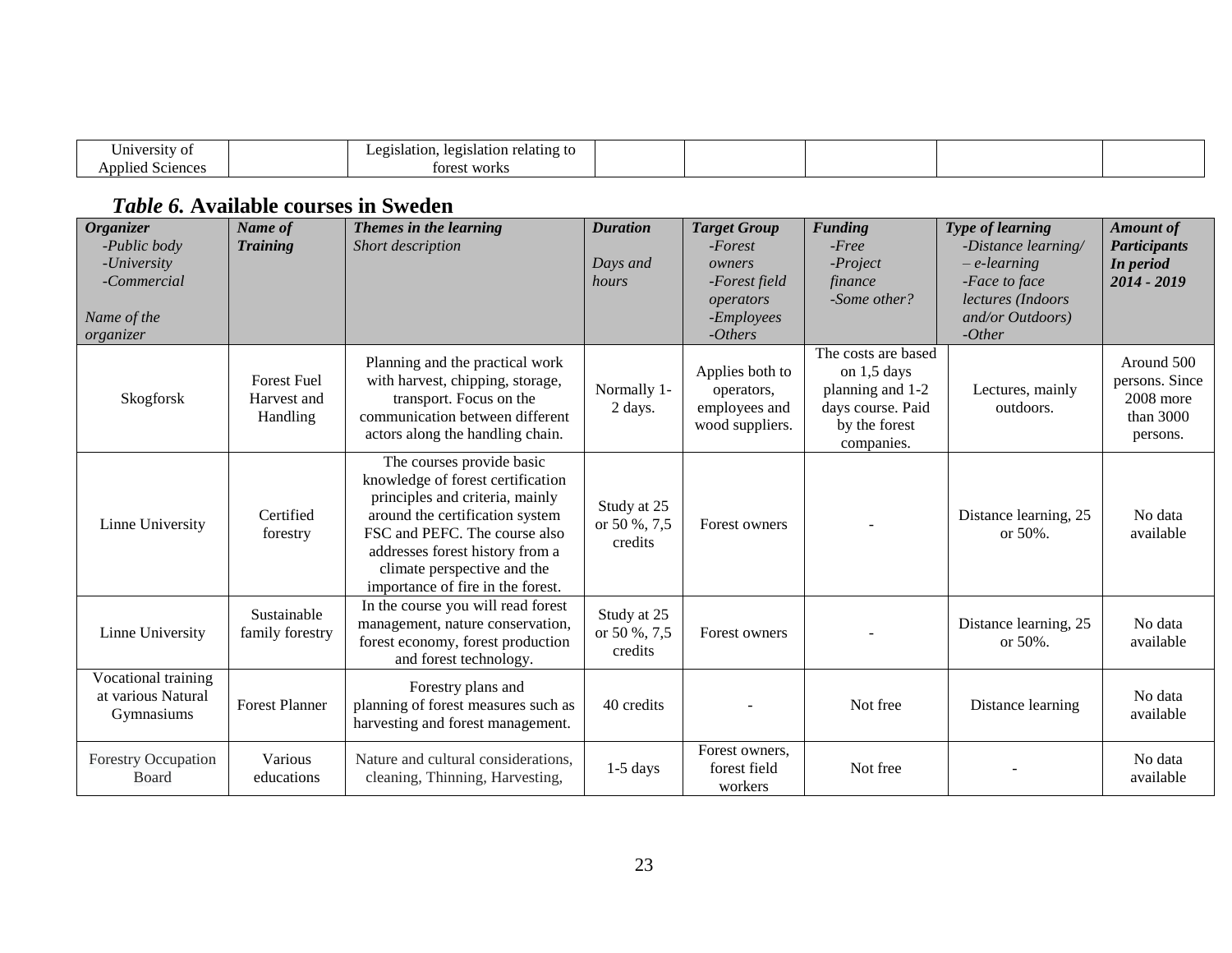|                               | concernings<br>forestry                          | Scarification, cleaning ditches,<br>forest planning.               |            |          |                      |
|-------------------------------|--------------------------------------------------|--------------------------------------------------------------------|------------|----------|----------------------|
| National Board of<br>Forestry | Various<br>educations<br>concernings<br>forestry | Nature and cultural considerations,<br>cleaning, cleaning ditches. | $1-5$ days | For free | No data<br>available |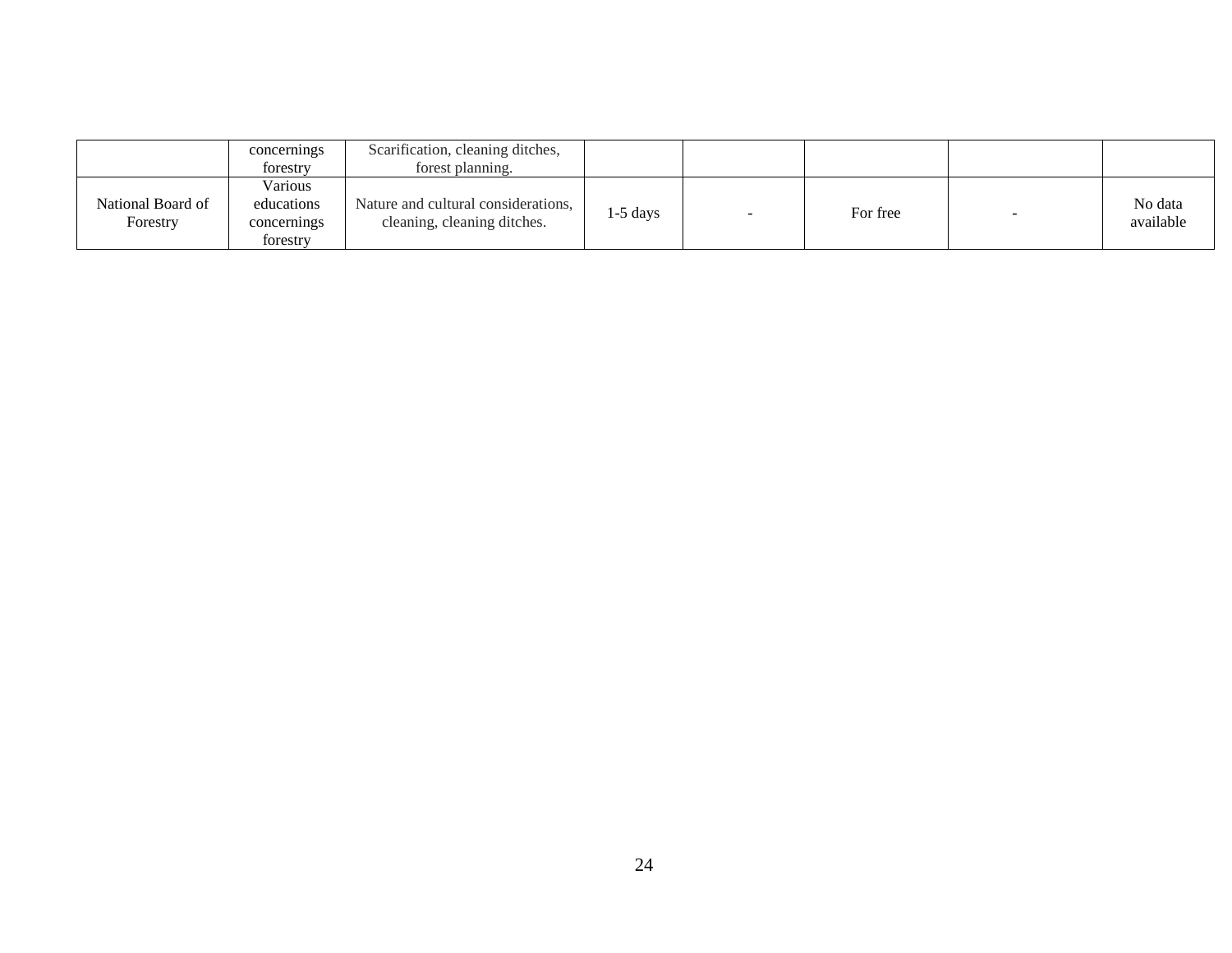# **Evaluation of existing training programs**

<span id="page-24-1"></span><span id="page-24-0"></span>**Evaluate existing training program/programs pros and cons, gaps -** *(possible gaps, good practice, and received feedback from the participants)*

#### **Estonia**

Group counselling / study days that are provided by different Forest Owners' Associations are quite effective, they can give good knowledge and practical skills about thinning, but in the provided trainings is not enough or no information about bioenergy production from young stand cutting in pre-commercial thinning or brush cutting.

# <span id="page-24-2"></span>**Finland**

<span id="page-24-3"></span>Finnish economy lies largely on the forest sector and forests are privately owned (60%). Training inputs are provided from the public to the private sector. Training is available from the university level (six years studies) to the basic courses (one day).

# **Brandenburg - Germany**

The production and customers oriented supply of solid biofuel is not subject of dedicated trainings and teaching modules in vocational education, academic studies and advanced trainings. Modern harvesting methods are taught, but their evaluation with respect to sustainability aspects should have more importance. Training courses for private forest owners do not cover these topics at all.

### <span id="page-24-4"></span>**Latvia**

<span id="page-24-5"></span>In the provided training courses there is not enough or no information about bioenergy production from young stand management, e.g. pre-commercial thinning or harvesting residues in commercial thinning. Should be provided more information about possibilities to collect bioenergy from forest management and financial evaluation of the energy wood production. As well as it is necessary to provide the training for the real workers in forest (chain saw or brush cutter operators) to demonstrate the possibility to prepare the energy wood and to use the most effective technique in energy wood production.

#### **Lithuania**

Private forest owners have a lot of possibilities to get advices from different institutions and services are easy to access. Lithuanian agricultural advisory service has offices at all main towns and State Forest Service has offices at all district. Some provided formals trainings are too long and people are not interested in learning for a few months. All informal trainings are specific, concentrate and optimal duration. All formal programs of vocational education are developed in collaboration with forest entrepreneurs and State Forest companies. The energy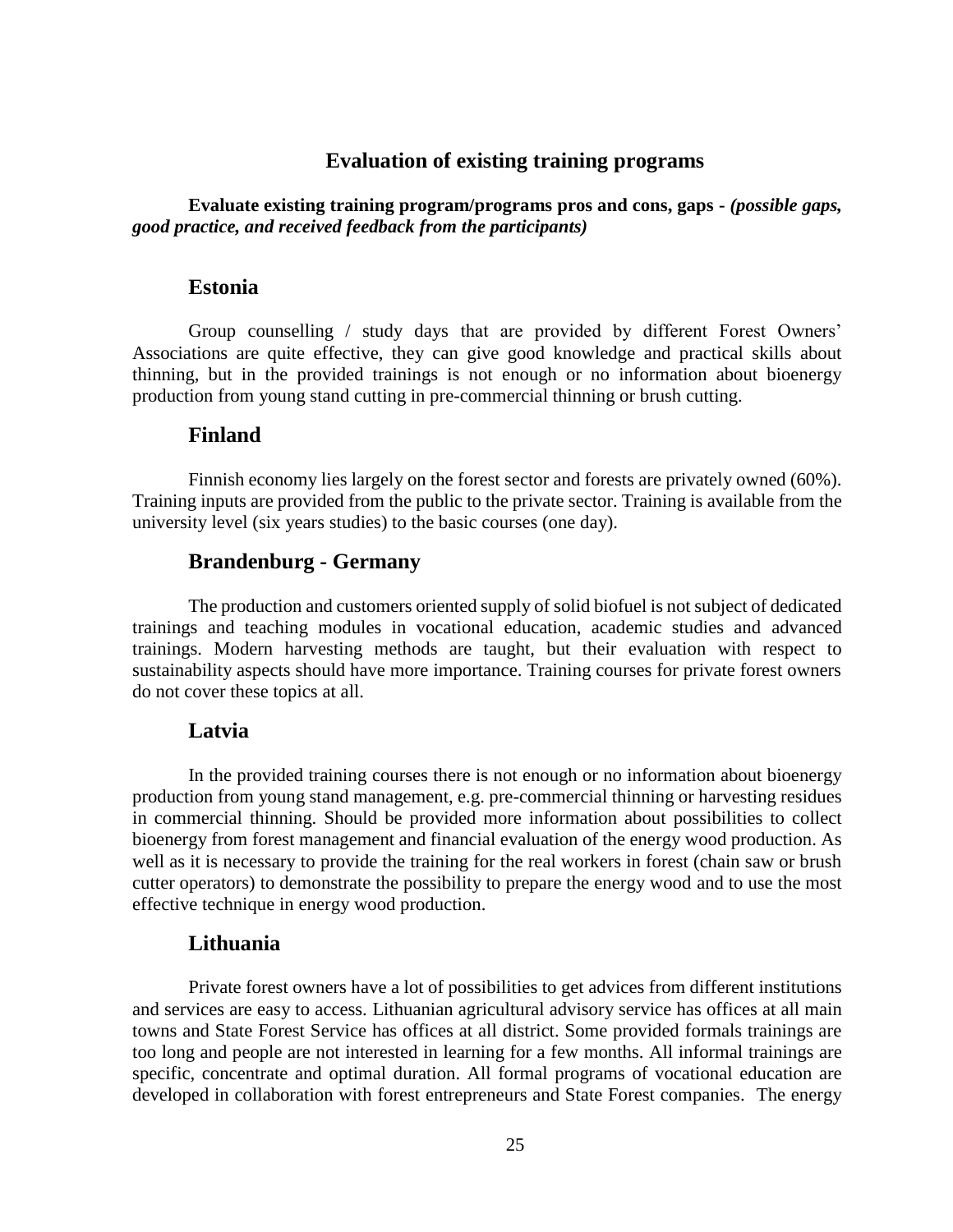wood preparing from young stand cuttings and most effective technique using in energy wood collection are included in the vocational education program. All informal trainings focus on learning specific subjects and interested works/owners/employers.

There is a large supply of training, but there is a lack of interest. One important factor is that the wood price is not high and even is falling down year by year. At the moment is cheaper to produce biofuel from wood than from logging waste. Interest in trainings is related to financial incentive. For example, forest and land owners were interested in trainings when EU funding was available to plant forest or short rotation coppice. The salaries of skilled workers (especially harvester/forwarder operators) are rising, but vocational education in forestry field is still not popular between young people. Sometimes participants complain about information about course dates, duration, etc. shortage.

#### <span id="page-25-0"></span>**Sweden**

Focus in the provided trainings are forest fuels from logging residues and only very little or nothing about small trees and stumps. On the other hand, Skogforsk provide want the company ask for, and have knowledge and material about bioenergy production from young stand cutting in pre commercial thinning or brush cutting as well as stump harvesting. But it reflects the market and demand at the moment.

Earlier the National board of Forestry offered education and information opportunities towards private forest owner, but no finance or demand for that at the moment. Also some County Boards had projects to offer training concerning Forest Fuel but since the market has been low the last years that is not the current situation. Some Forest Owner Associations offers training and information from time to time, but the activity has been low over the last five years.

# **Vision how it should be in future**

<span id="page-25-1"></span>**What is your vision? What kind of trainings would be necessary in your country and situation? (Face to face/ distance learning/ e-learning/ a combination of different options)** 

#### <span id="page-25-2"></span>**Estonia**

<span id="page-25-3"></span>We would like to prepare 2 days program with first day of theoretical e-learning and the second day for practical training. Main target group we would invite for our trainings would be key persons from forest owners' associations, private forest owners and forest field operators.

#### **Finland**

The training methods have been developed all the time. The more forest owners are living in the urban environment - the more e-services have been developed for their service needs including training.

### <span id="page-25-4"></span>**Brandenburg - Germany**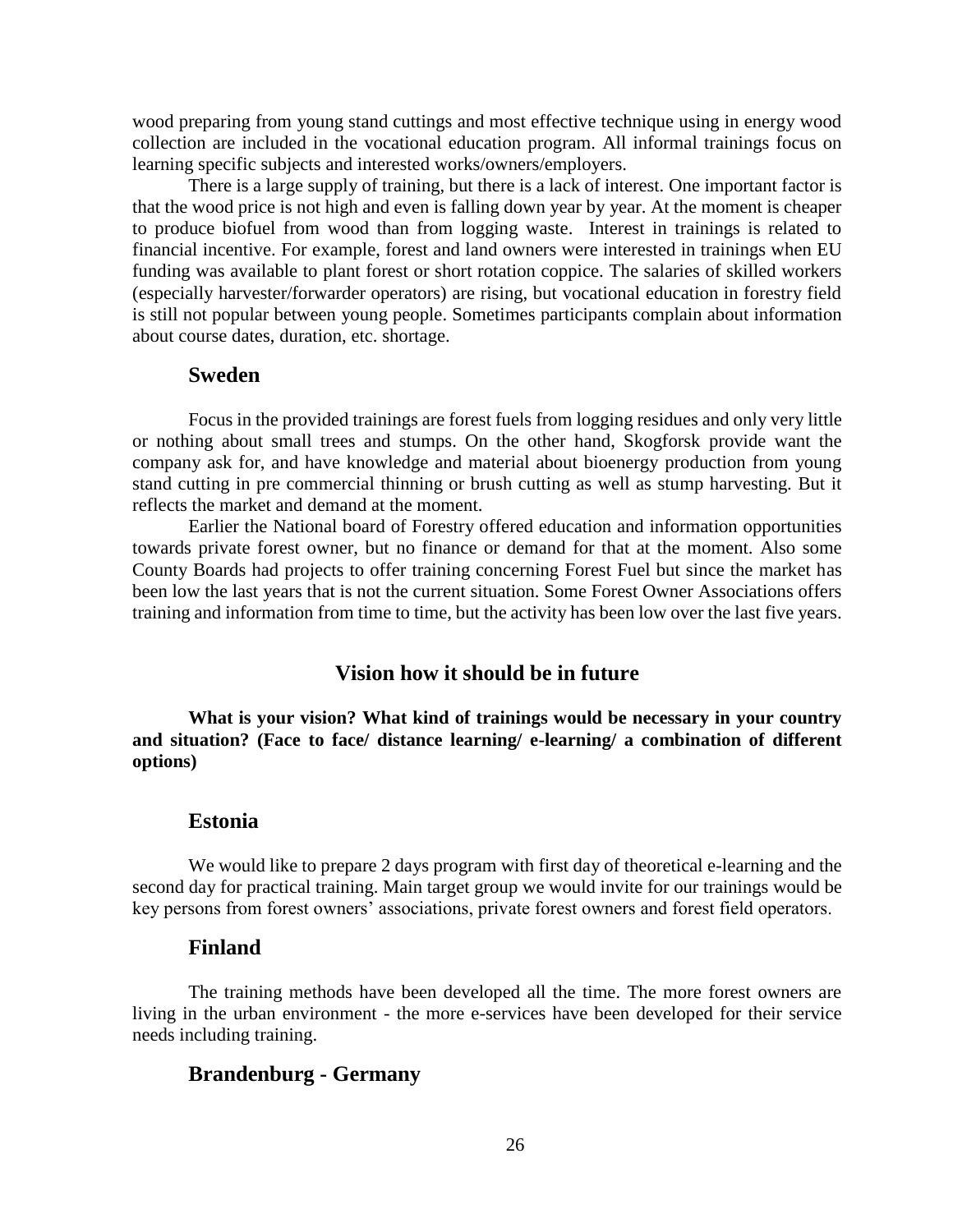Universities can only offer teaching modules about special aspects of forest management (like for instance production of energy wood), if a certain number of students is interested in these topics. New possibilities are seen in university across teaching modules, where students of several universities can learn together. The teaching modules should combine distance learning / e-learning programs and practical oriented training courses. These new forms of academic learning would be one possibility to reach a higher range of students. Private forest owners could profit from an enlarged offer of face-to-face courses, but there is little interest in the BSR project region.

# <span id="page-26-0"></span>**Latvia**

<span id="page-26-1"></span>In Latvia we would like to prepare two options for the training about the *Costs – Effective and sustainable Harvest Methods* theme – we need a program for face to face training – most probably 16 hours program (2 days) – both theory and the practice in forest. Main target group intended for training is private forest owners, forest field operators (chain saw workers, forest machine operators, harvesting foremen), but also forest entrepreneurs. It could be an option that the theory part is possible to organize to learn in distance learning / e-learning.

# **Lithuania**

<span id="page-26-2"></span>Advisory centers, vocational training institutions, private and state forest centers should cooperate more with each other in order to reach the best results in forestry vocational training field.

# **Sweden**

In Sweden we can see possibilities and demand both for distance learning / e-learning and training program that could be as face to face training, both theory and the practice in forest were the main target group would be private forest owners.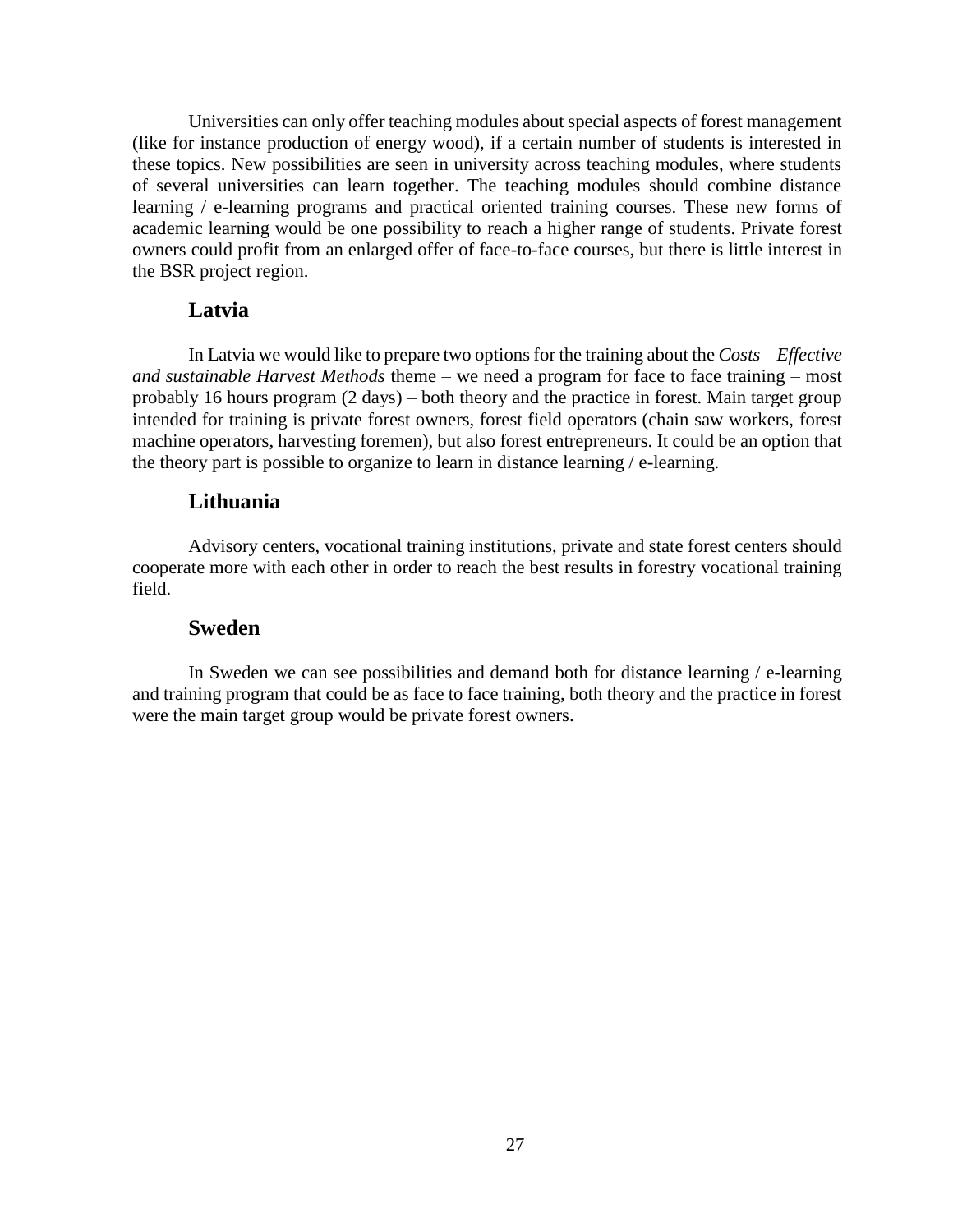# **CONCLUSIONS**

#### <span id="page-27-0"></span>**Educational opportunities in the forest sector – partner countries**

In each partner countries in project there is available at least one educational institution, to gain knowledge about many different forestry processes, including wood energy. The level of knowledge is different in some nuances, each country mainly according to the subject topics which are offered. In each of these countries higher academic or professional education are available which are provided by universities. But in Baltic States, Sweden and Finland is possible to get secondary professional education in forest field, which prepare for bachelor degree.

Also other organizations provide this type of education, for example in Latvia it is Latvian Rural Advisory and Training Centre branch Forest advisory services Centre and on the similar basis in Finland there is Finnish Forestry Center, which basically helps to make theoretical and professional educational events for forest owners, entrepreneurship and for different companies for whom its useful and necessary. In addition, there are organization in Lithuania and Estonia that are working like a Forest Owners Association, which are providing their members different kind of training programs. In Estonia there is also Estonian Private Forest Centre, which is government founded, which the private forest owners are the most important target group and the main goal is to provide most effective means to improve future work and development. Similar to private owners in Finland there is Forest Management Association, where different lectures and trainings are organized. Provided themes are quite a lot and very different for each other which means that interested parties, can choose the most appropriate.

In relation to the current topic about effective and sustainable harvest methods for logging residues and small trees the most extensive studies process is provided by Finland, where in huge variety subjects are acquired about forest wood energy, starting from refining and ending with procurement process analysis, which includes different economic aspects evaluations. Regarding other partner countries this kind of education is not as extensive. There are only separate courses and tutorials, which when learned can gain better and wider horizon. Primarily, before the mentioned organizations provide more general trainings and only one part is about wood energy. Mainly there are trainings about power tools, for example, brush cutter and chainsaw, which trees take out from pre-commercial thinning, how to leave the most appropriate species in the forest stand. In this sense how it affects forest stand development in future, and what kind of impacts thinning operations have to increase productivity.

#### **Duration and structure of the training programs**

Partner countries are divided in two parts after training duration and structure, Finland recommended e-learning trainings, because most of the forest owners are in urban environment, meanwhile Estonia considers that only face to face trainings can be effective. Latvia would support, that theory would be learning remotely but practical part would be in situ.

After provided date from statistics from the countries of the project offered courses by now includes topics which are linked with pre-commercial thinning are very demanded and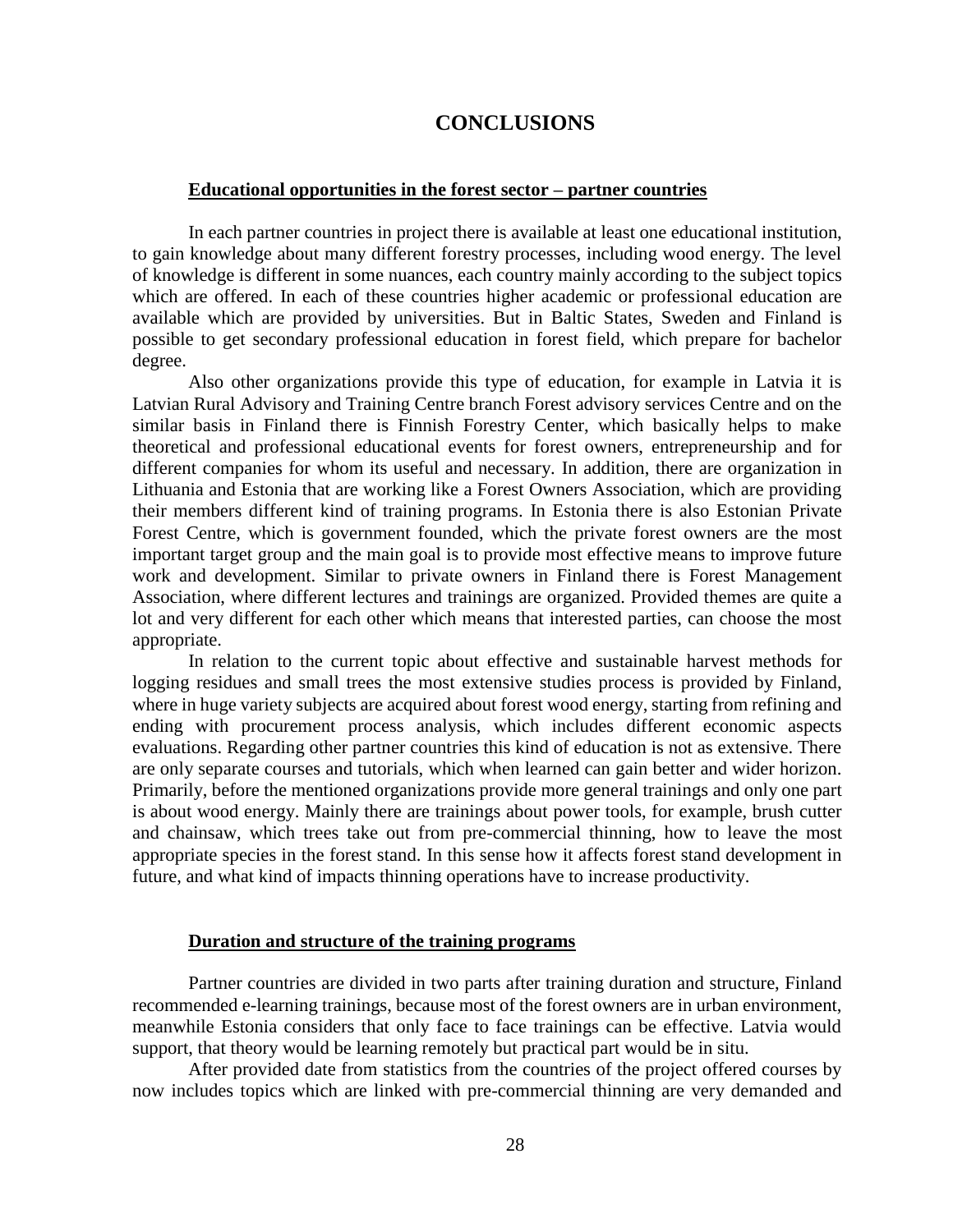popular. What can be concluded, it's necessary and important for forest owners that this current issue has a future perspective in order to add more value to it. After the courses which are provided the dominant topic is far away from main question, which means that there is a free place for new training topics. The main connection is with technical solution, respectively, what kind of technique would be the most appropriate, for example, for dimension of small tree cutting. Also, topics related to the costs and benefits of cuttings, which help to understand each cutting types pros and cons as well as to comprehend the principles how to work more effectively in the future.

Also, costs are very important and play main role in this situation, because some of them are free of charges but others need co-funding. Basically, these trainings in each partner countries are proportionally different in practice and theory. The longest trainings should be funded by the customers themselves or they have to be state funded as part of forest colleges curriculum.

#### **Training audience**

The target audiences in all project countries primarily are forest owners with bigger or smaller forest land. Of course, these trainings are also in the interests of private forest owners, forest agencies and institutions, forest advisory organizations and entrepreneurs.

# **The current disadvantages in studies programs in partner countries for forest energy**

With the current offer for the partner countries forest bioenergy obtaining main deficiency is that, there are not a lot specific trainings, which are concentrated on this topic. Except Finland, they have forest energy specific bachelor level training program in two universities. In Lithuania for forest owners offer 20 hours trainings in renewable energy sources – bioenergy potential and biomass production. In Finland short events up from 1 to 3 days are organized depending on the customer needs. Also, problematic issue is that, there is no specific information, for example, about bioenergy production from young stand cutting in precommercial thinning or brush cutting. Another important aspect is that people don't want to spend a lot of time in learning process, only if it gives any extra benefits, also participants sometimes complain about information about dates, duration, etc., that is concluded by representatives of Lithuania. So, these are very important aspects ought to be aware of.

#### **Existing and possible future training programs thesis**

The partner countries have objectives and visions for work ahead in terms of observing and planning further actions to include training in the wood energy field. Individual and organizational learning are important approaches in the all development work. The partners involved in this work package WP2 will support the work of the G.A.2.3. Leader to find optimal structure for the Training Programs.

#### **Estonia**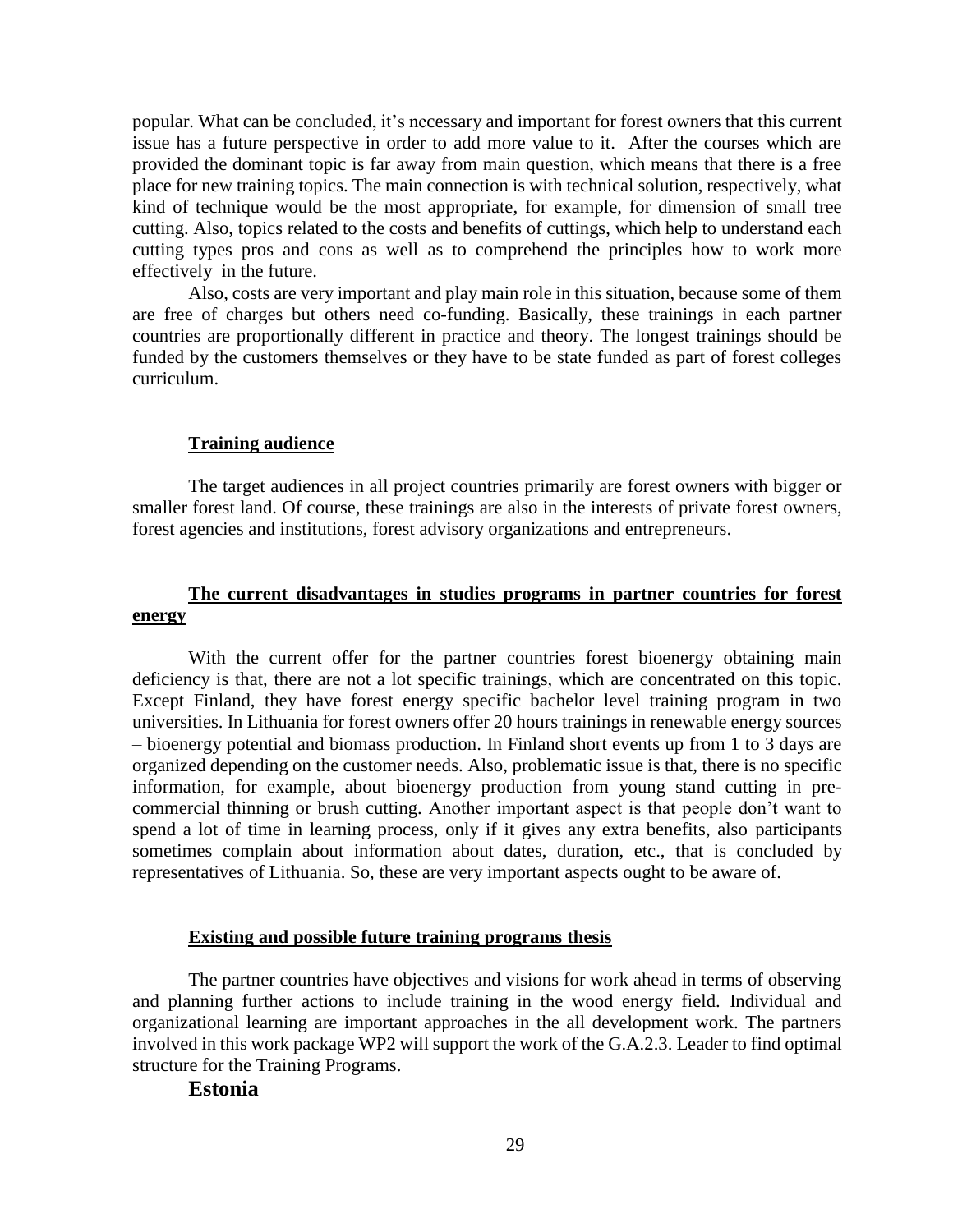Estonia's priority is to have bigger share of thinning in the forests. They are thinking of having training program for using miniharvesters for thinning.

In theoretical part Estonia would focus on going through the Forest Energy Harvesting handbook and going through informative material about miniharvesters.

On face to face training day would focus on harvesting techniques and how to handle the minimachines.

#### **Finland**

In Finland, we see entrepreneurship support, forest chips quality management in the supply chain from the forest to the energy plant and fluent deliveries of the materials to be burnt based on the business management systems (ISO 9001/ISO 14001). Here the relevant questions are development of business models (WP5) and setting the customer first. Customer = CHP heat and power plants.

### **Brandenburg - Germany**

The Eberswalde University for Sustainable Development is interested in developing optional teaching modules with practical tutorials that give students a deeper understanding of select areas of forest management. Modern harvesting methods and supply of energy wood could be the focus of such a teaching module and be supplemented by specific topics such as agroforestry. In order to offer a wide range of contents and to reach as much student as possible, scientists and teachers at the Eberswalde University for Sustainable Development, the Brandenburg University of Technology Cottbus-Senftenberg and the TH Wildau University of Applied Science are willing to cooperate and offer such a teaching module university across not only for students in Brandenburg but also for students from other Federal States (for instance Fachhochschule Erfurt – University of Applied Sciences in Thuringia).

These courses could combine specific knowledge in the fields of forest management, agroforestry and forest logistics. Contents would cover modern harvesting methods, logistic management, modern supply systems for solid biofuels, costumer oriented quality management and agroforestry/short rotation forestry as part of energy wood procurement. Select teaching contents could form the basis of the development of practical training courses for advanced training and training for private forest owners (offered together with the responsible teaching organizations in Brandenburg).

#### **Latvia**

Latvia vision for the future training is - with 16 hours program in two days where theoretical part could be in e-learning but practical part face to face.

In Latvia in this possible training program we plan include topics such as: In theoretical part:

- Analysis of national wood biomass consumption in energy production
- Types of energy wood, quality criteria
- National and European market for energy wood
- National and Global demand of wood, future trends and development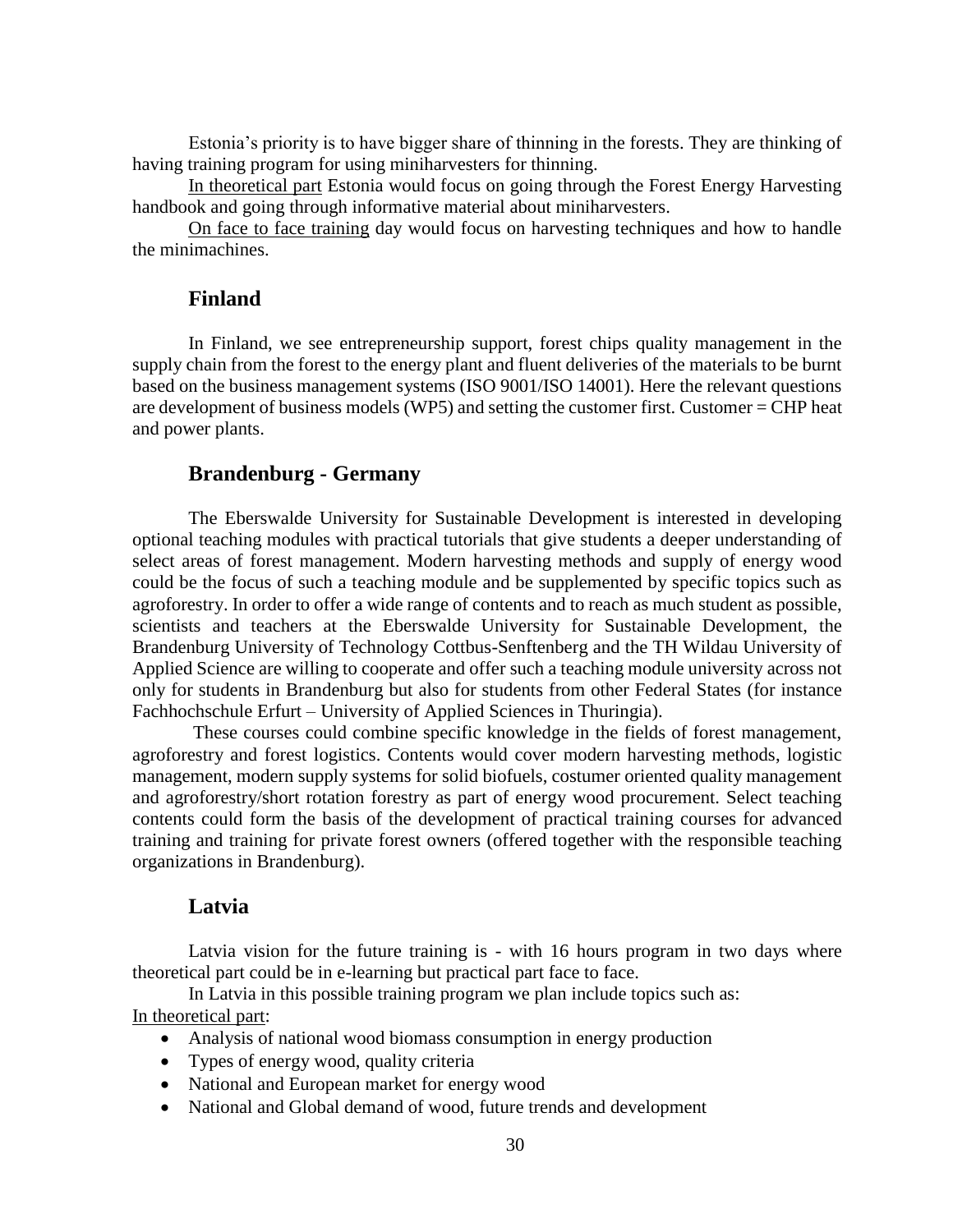- Dynamics of wood biomass and energy prices
- Preparation and supply of biofuels from thinning logging residues, small trees
- Preparation and supply of biofuels from forest infrastructure and agriculture lands covered by trees or shrubs
- Different techniques and technologies for the preparation of wood biomass
- Preservation of biologically valuable structure and cultural heritage when wood biomass is prepared

In practical part:

- Assessment of biofuels in the forests stands and decision-making about work methods and technical solutions
- Survey of logging residues

# **Lithuania**

Most of the theoretical part of the course could be e-learning platform. More attention should be paid to practical training, which helps the forest owner better to master knowledge. Lithuania suggest extension of practical training (assessment, decision-making at stand, measurement etc.) at the forest. Duration of courses could be 1-2 days in e-learning and 1-2 days practical teaching. Anyway, the length (part of the whole course, proportion) of the theoretical and practical part should be flexible and should depend on the knowledge of the students (forest owners).

It is important to familiarize forest owners with applicable laws, regulations and procedures in Lithuania. Often small forest owners do not have sufficient information on the legal framework and do not know where to get help. Forest owners need to know how to make best use of their forest, forest harvesting methods, harvesting waste utilization, biomass harvesting and its sales, reforestation etc. step by step, how to combine forest management, environmental protection and economy at their level. This is what the future course should focus on.

# **Sweden**

For private forest owner we need to increase the awareness of the possibility and knowledge of methods for harvesting small trees in dense stands, along road-sides, in nature conservation reasons and elsewhere – not only logging residues. Also we would need to continue offering training and practical workshops to focus the holistic view in bioenergy planning; from planning the harvest – conducting and efficient harvest – chipping, transport and storage – and always to be aware of the quality aspects in each step.

#### **What will be the result?**

From this review it is understandable what training programs are available so far on forest wood biomass in each of partner countries. Accordingly, it follows that, to create a training program for two target audiences – forest owners and entrepreneurs. Reason why divided into two parts, because topic about forest biomass is comprehensive. For example,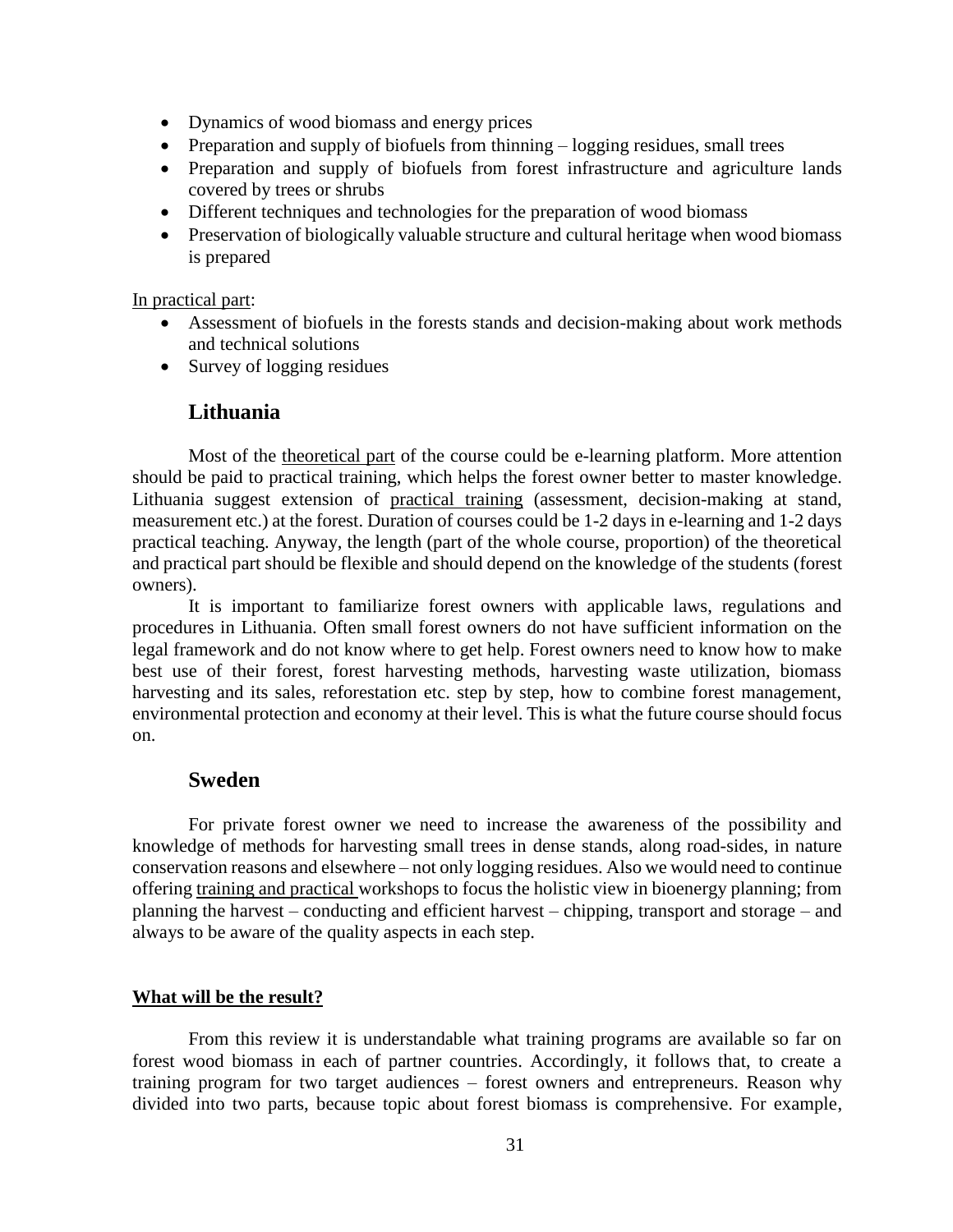owners with small forest land or unused agriculture land with shrubs or small dimension trees, they are not interested in learning about quality or logistic management. They are more likely to know how to get better economic result from small areas, how to manage the forest more sustainable.

A different theoretical and practical part is intended for each target audience. Of course, there will be overlapping topics, mainly, which everyone needs to know, but with a more specific one. For example, modern harvesting methods provided for forest wood biomass. Technical data, benefits and risks will be more detailed for entrepreneurs, but this is not necessary for the small forest owners, more detailed look at table 7.

The training program theoretical part and topics for practical part will be available in the e – platform. It will be in two languages - Latvian and English. If this training program will be binding other partner countries interested forest owners or entrepreneurs than it is possible form English version to translate in native languages. Also about topics, this program is specifically made for Latvian forest owners and entrepreneurs that mean some topics in other partner countries perhaps can be different.

| <b>Forest Wood</b>         | 2 days | <b>Theoretical part topics (8 h)</b>                                                                                                                                                                                                                                                                                                          |
|----------------------------|--------|-----------------------------------------------------------------------------------------------------------------------------------------------------------------------------------------------------------------------------------------------------------------------------------------------------------------------------------------------|
| <b>Energy Training for</b> |        |                                                                                                                                                                                                                                                                                                                                               |
| <b>Forest owners</b>       |        | Sustainable wood energy development in the Baltic<br>Sea region – Baltic ForBio international project<br>$\checkmark$ Overview of the current situation in the<br>energy wood sector in the Baltic Sea<br>region (Estonia, Finland, Germany,<br>Latvia, Lithuania and Sweden)<br>$\checkmark$ Potential of energy wood                        |
|                            |        | Energy wood types and their availability $-$ "Forest"<br>energy Atlas" insight<br>• Calculation of the amount of energy wood using<br>innovative programs – "Mežvērte" and "Meža<br>eksperts"<br>Preparation of energy wood and application of<br>different technologies :<br>Pre-commercial thinning<br>Commercial thinning<br>Final felling |

*Table 7.* **Forest Wood Energy Training program**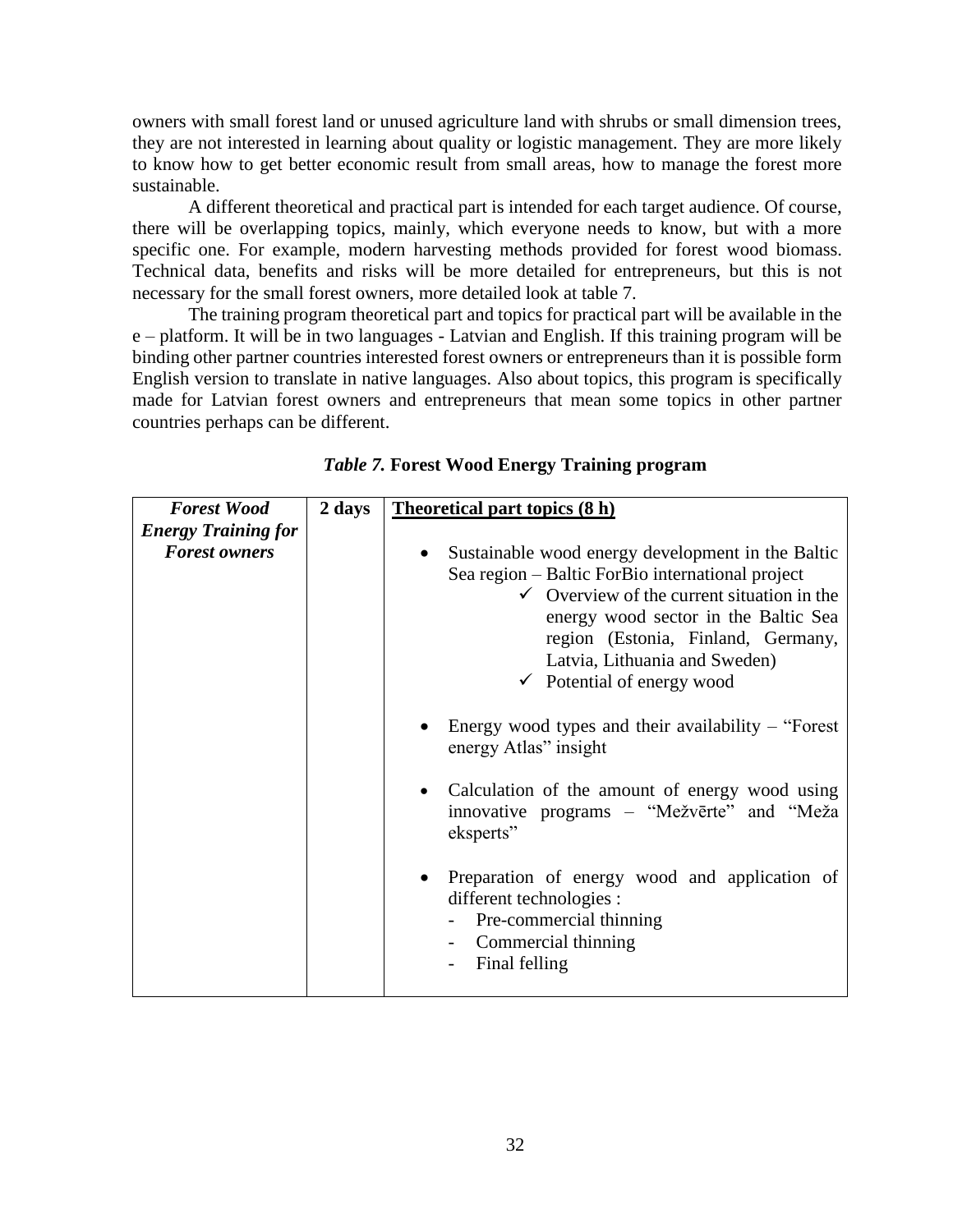|                                                                                                 |        | Sustainable forest management<br>$\checkmark$ Conservation<br>of<br>biodiversity<br>structures for<br>wood<br>energy<br>preparation<br>$\checkmark$ Legislative<br>aspects<br>laws,<br>$\sim$ $-$<br>regulations and procedures to be<br>followed by the forest owner in<br>relation to the harvesting of energy<br>wood<br>$\checkmark$ Recommendations<br>the<br>on<br>development of sustainable forest<br>management<br>$\checkmark$ SBP $-$<br>sustainable<br>biomass<br>certification for wood chips in Latvia<br>Heat produced by plant running energy wood<br>$\checkmark$ Current forest bioenergy power plants<br>$\checkmark$ Types of bioenergy power plants |
|-------------------------------------------------------------------------------------------------|--------|--------------------------------------------------------------------------------------------------------------------------------------------------------------------------------------------------------------------------------------------------------------------------------------------------------------------------------------------------------------------------------------------------------------------------------------------------------------------------------------------------------------------------------------------------------------------------------------------------------------------------------------------------------------------------|
|                                                                                                 |        | Economy related aspects in Forest Bioenergy<br>harvesting<br>$\checkmark$ National demand for energy wood -<br>trends, forecasts<br>$\checkmark$ Energy wood and<br>energy prices<br>dynamics, forecasts                                                                                                                                                                                                                                                                                                                                                                                                                                                                 |
|                                                                                                 |        | <b>Practical part topics (8 h)</b>                                                                                                                                                                                                                                                                                                                                                                                                                                                                                                                                                                                                                                       |
|                                                                                                 |        | Assessment of energy wood resources by applying<br>the pre-commercial thinning, commercial thinning,<br>final felling<br>$\checkmark$ Assessment of energy wood volumes<br>$\checkmark$ Decision making process on the preparation<br>of energy wood and storage establishment<br>Survey of logging residues, small trees and shrub<br>storage                                                                                                                                                                                                                                                                                                                           |
|                                                                                                 |        |                                                                                                                                                                                                                                                                                                                                                                                                                                                                                                                                                                                                                                                                          |
| <b>Forest Wood</b><br><b>Energy Training for</b><br><b>Enterpreneurs</b><br>related in forestry | 2 days | <b>Theoretical part topics (8 h)</b><br>Sustainable wood energy development in the Baltic<br>$\bullet$<br>Sea region - Baltic ForBio international project<br>$\checkmark$ Overview of the current situation in the<br>energy wood sector in the Baltic Sea region<br>(Estonia,<br>Finland,<br>Germany,<br>Latvia,<br>Lithuania and Sweden)<br>Potential of energy wood                                                                                                                                                                                                                                                                                                  |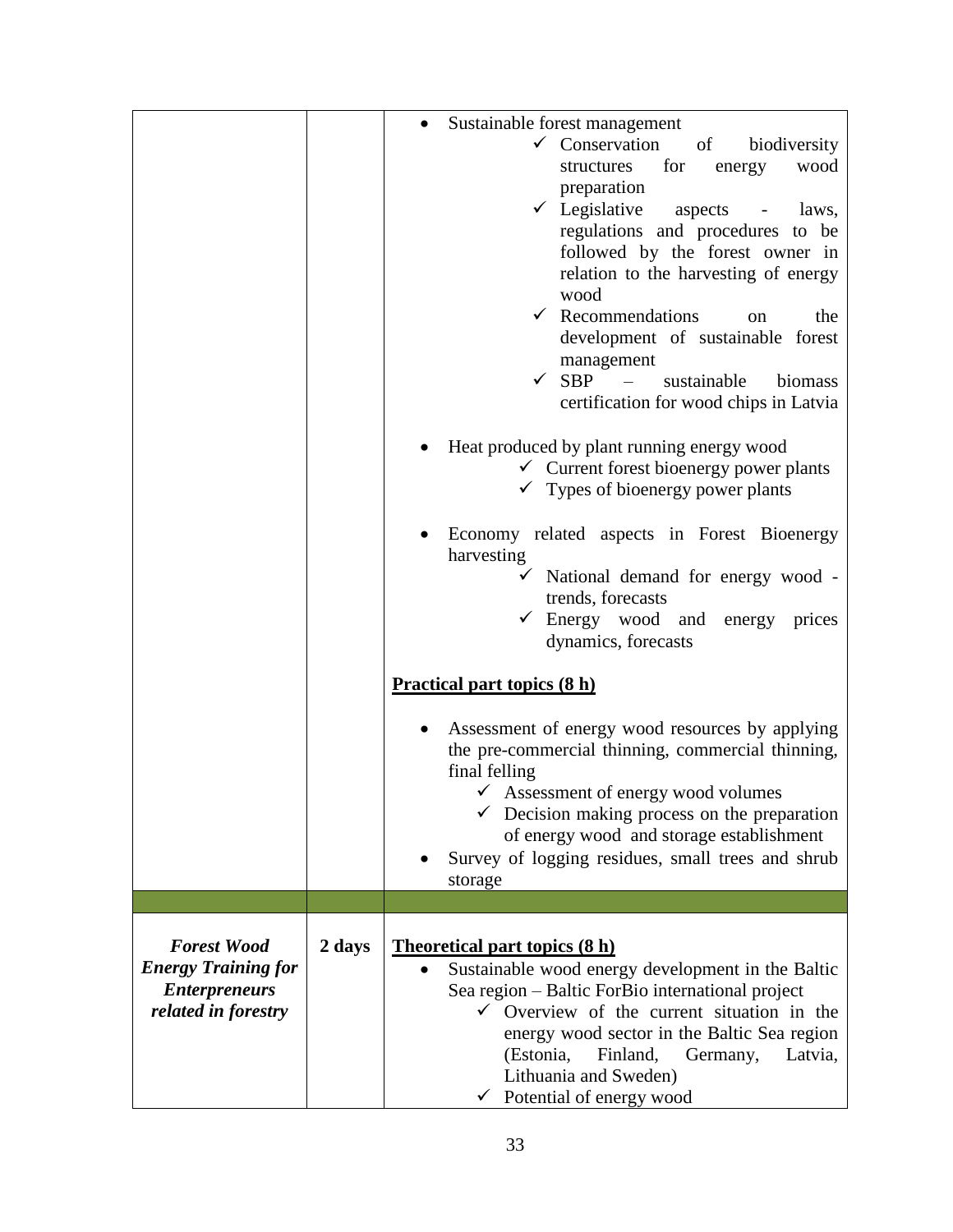| Energy wood types and their availability $-$ "Forest"<br>energy Atlas" insight                                                                                                                                                                                                                                                                                                                                                                                 |
|----------------------------------------------------------------------------------------------------------------------------------------------------------------------------------------------------------------------------------------------------------------------------------------------------------------------------------------------------------------------------------------------------------------------------------------------------------------|
| Calculation of the amount of energy wood using<br>$\bullet$<br>innovative programs – "Mežvērte" and "Meža<br>eksperts"                                                                                                                                                                                                                                                                                                                                         |
| Innovative harvesting methods for producing energy<br>wood<br>$\checkmark$ Use of the best technical and technological<br>methods in the process of obtaining energy<br>wood:<br>- Pre-commercial thinning<br>- Commercial thinning<br>- Finale felling<br>$\checkmark$ Technical units on site - equipment, IT<br>systems, data acquisition and transfer<br>Logistic management<br>$\checkmark$ Energy wood chipping, transport and storage<br>at roadside    |
| $\checkmark$ Quality aspects preparing fuel chips                                                                                                                                                                                                                                                                                                                                                                                                              |
| Sustainable forest management<br>$\bullet$<br>$\checkmark$ Legislative requirements relating to the<br>extraction of bioenergy<br>$\checkmark$ Legislative aspects - laws, regulations and<br>procedures to be followed by the forest<br>owner in relation to the harvesting of energy<br>wood<br>$\checkmark$ Recommendations on the development of<br>sustainable forest management<br>$SBP$ – sustainable biomass certification for<br>wood chips in Latvia |
| Economy related aspects in Forest Bioenergy<br>harvesting<br>$\checkmark$ National demand for energy wood -<br>trends, forecasts<br>$\checkmark$ Energy wood<br>and<br>energy<br>prices<br>dynamics, forecasts                                                                                                                                                                                                                                                 |
| Heat produced by plant running energy wood<br>$\checkmark$ Current forest bioenergy power plants<br>$\checkmark$ Types of bioenergy power plants                                                                                                                                                                                                                                                                                                               |